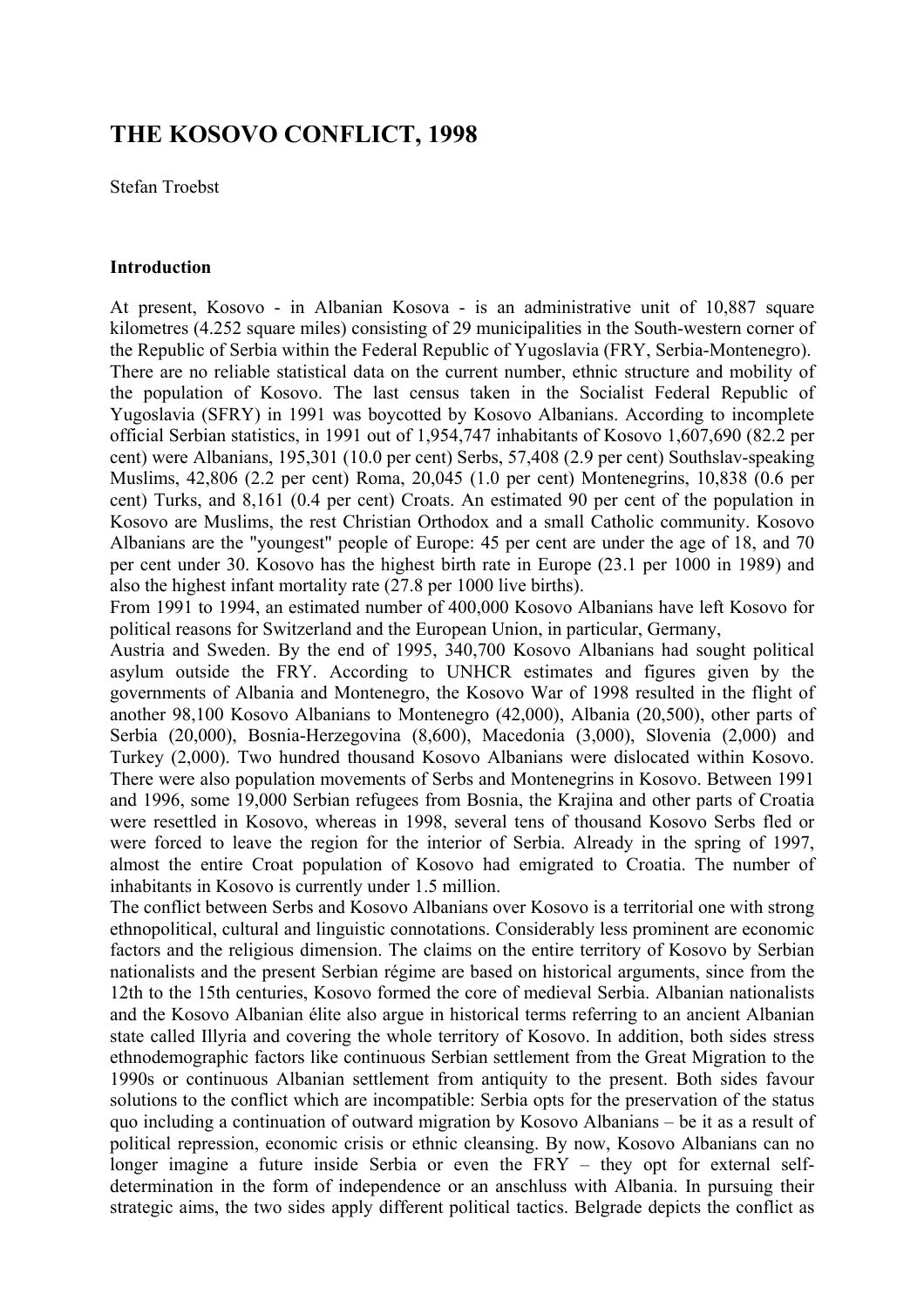an internal affair between legitimate state organs and an illegal separatist movement using terrorist means. Accordingly, any attempt at an internationalization in the form of foreign intervention or even mediation by third parties as well as any talk on what the West called "enhanced status", "meaningful autonomy", "third republic" is vehemently refused – not to mention a voluntary change of borders. All Kosovo Albanian political actors strive at an internationalization of the conflict in the form of military intervention and third-party mediation on track one and two. Serbian rule over Kosovo is depicted as an occupation régime denying basic human and minority rights to the Albanian majority there.

From February to October 1998, a war-like armed conflict took place in Central and Western Kosovo between, on the one side, a Kosovo Albanian guerrilla formation rapidly growing in strength called "Kosova Liberation Army" (Ushtria Çlirimtare e Kosovës, UÇK) and, on the other, regular units of the Army of Yugoslavia (Vojska Jugoslavije, VJ), regular Serbian police plus three specialized police forces of the Public Security Service inside the Ministry of the Interior of the Republic of Serbia (Služba javne bezbednosti Ministerstva unustrašnjih poslova Republike Srbije, MUP), i.e., the Special Purposes Police Units (Jedinice posebne namjene policije, JPNP), also called "Red Berets", the Special Anti-Terror Units (Specialne antiteroristicke jedinice, SAJ), and the Special Police Unit (Posebna jedinica milicije, PJM). Fighting resulted in the killing of more than 100 Serbian police officers, some 40 army soldiers and an unknown number of Montenegrin and Serbian civilians as well as in approx. 1,500 casualties on the Albanian side, several thousands of wounded, the displacement of an estimated 298,100 Kosovo Albanians and c. 20,000 Kosovo Serbs as well as a material damage of yet unspecified dimension. Estimates on the number of houses rendered uninhabitable vary between 20,000 and 45,000.

## **Background**

The Kosovo War of 1998 is a consequence of a wider Albanian Question in the Southern Balkans. This knot of territorial and ethnopolitical problems emerged in the late 19th century along with the Macedonian Question and the Aromanian Question as a by-product of the epochal process of the disintegration of the Ottoman Empire called the Eastern Question. Since the Albanian lands as well as the Albanian political élite were much more firmly integrated into the Sultan's realm than their Greek, Slav and other neighbours, they developed their own national movement much later than these others. Thus, when Turkey-in-Europe was finally divided up among the Balkan states in the wars of 1912 and 1913, Albanians were the last to achieve – with the decisive help of the Great Powers – their own nation-state.

#### **Yugoslavia I & II, 1912/18-1991**

The newly founded Kingdom of Albanian had about the size of today's Republic of Albania and thus left half of the Albanian population outside its borders. Considerable Albanianspeaking minorities were to be found in Montenegro (around the town of Ulqin on the Adriatic), Serbia (Kosovo and Polog, i.e., the Western part of Vardar Macedonia), and Greece (Çamçria region in the Epirus Mountains). Having been a Serbian-dominated province of the Kingdom of the Serbs, Croats and Slovenes throughout the entire interwar period, in spring 1941 Kosovo together with Western Macedonia was united with the territory of the former Kingdom of Albania, which in 1939 had been annexed by Italy. This situation ended in the fall of 1943 when Italy dropped out of World War II. In 1944, Kosovo became part of the Serbian Republic inside postwar-Yugoslavia while Western Macedonia was allotted to the new Yugoslav Republic of Macedonia. In 1945, an Autonomous Province Kosovo-Metohija (abbreviated Kosmet in Serbian) was created within Serbia. In 1963, this rather low degree of autonomy was considerably upgraded, and the so-called Tito Constitution of 1974, which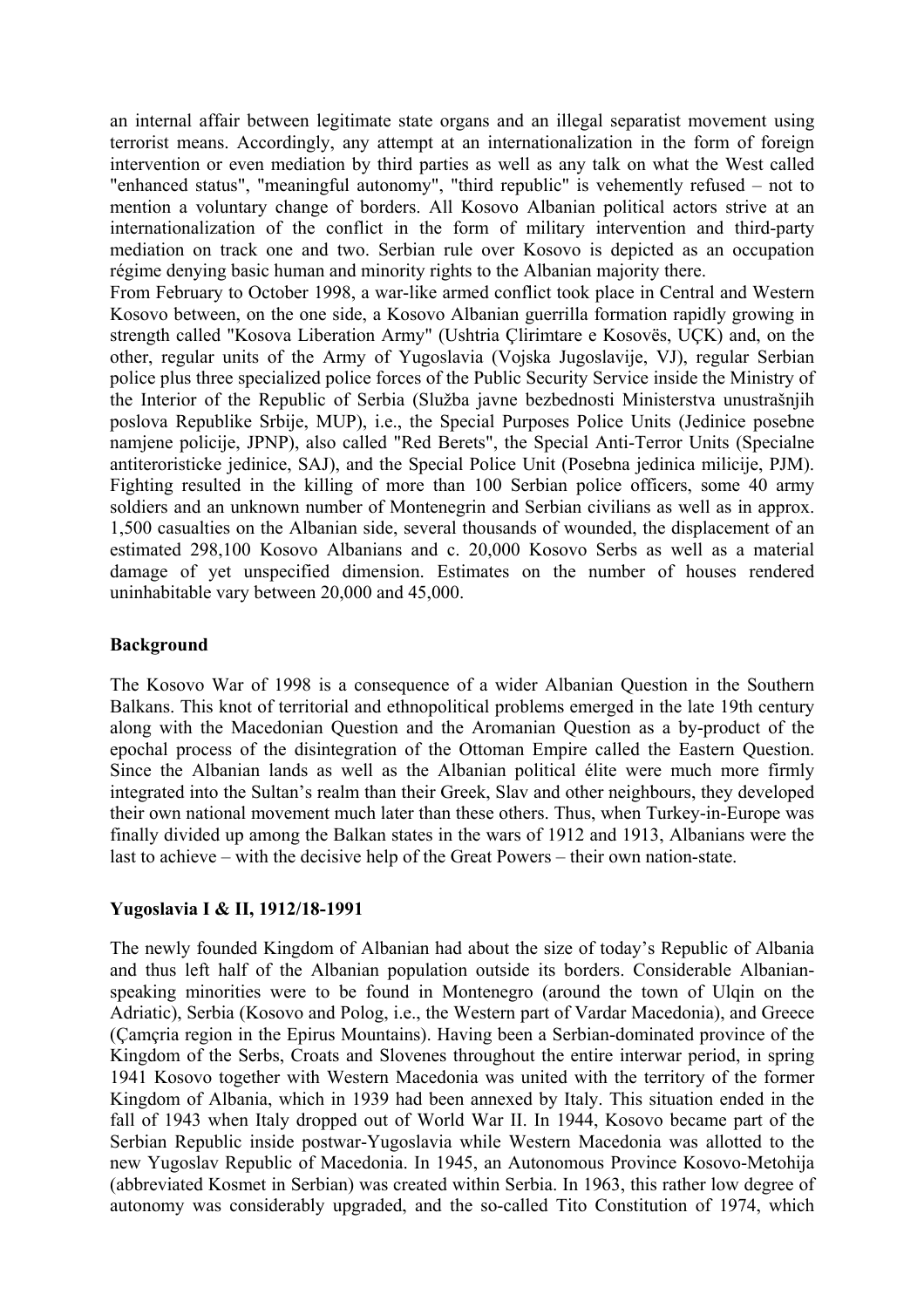would remain in force until the break-up of the second Yugoslavia, granted Kosovo de facto federal status and gave it the right to its own constitution. The Kosovo Albanians demand for de iure republican status was, however, denied by Belgrade. In 1968, 1975 and, in particular, 1981, severe clashes took place between Kosovo Albanian demonstrating for a Republic of Kosovo as constituent part of the SFRY and Serbian police.

The accession of Slobodan Milošević to power in Serbia in September 1987 brought a new stage of escalation in Kosovo. In the summer of 1988, the new strong man pushed through a bill declaring Serbian the official language of Kosovo, thereby banning the use of Albanian for official business. At the same time, the first mass rallies of Serbs demanding the abrogation of the autonomy of Kosovo and Vojvodina took place. And in November 1988, Milošević engineered the resignation of the popular Azem Vllasi from the leadership of the League of Communists of Kosovo and installed Rahman Morina as his puppet. Protests and demonstrations on behalf of Kosovo Albanians culminated in February 1989 in a hunger strike of more than one thousand miners at the Trepça lead and zinc mining and processing complex. Belgrade sent in the army and federal police and imposed emergency measures. Already on 24 January 1989, a demonstration for "Kosova - Republika!" had taken place in Prishtina. In March 1989, the Serbian Parliament adopted amendments to the Serbian constitution in order to change the status of Kosovo. With what Belgrade called "the 1989 Reform" a fake autonomy was decreed. Under great intimidation by secret police and severe political pressure from Belgrade, the Kosovo Assembly voted on 23 March with 168 to 10 in favour of these amendments (two abstentions). This triggered off mass demonstrations by Albanian protesters which were brutally answered by Serbian security forces resulting in an unknown number of casualties. On 28 June 1989, the traditional Serbian St. Vitus Day (Vidovdan) and the 600th anniversary of the historical Battle between the Ottoman conqueror and a pan-Balkan force in 1389 on the "Field of Blackbirds" (Kosovo polje), Milošević addressed a rally of several hundreds of thousand Serbs at Gazimestan near Prishtina. In an inflamatory nationalist and anti-Albanian speech he called for the re-Serbianization of Kosovo. Mass demonstrations of Albanians and violent clashes with the police went on for all of 1989 and the spring of 1990, culminating in late January with a death toll of at least 27 Albanians.

In the meantime, the Kosovo Albanian political élite was searching for new forms of organisation and resistance. On 24 December 1989, the "Democratic League of Kosovo" (Lidhja Demokratike e Kosovçs, LDK) was founded by the Chairman of the Writers' Union of Kosovo, Ibrahim Rugova, who rallied the majority of the 180 members of the Kosovo Assembly behind him. On 2 July 1990, 114 ethnic Albanian delegates of the Assembly met and declared Kosovo an "independent and equal entity within the framework of the Yugoslav federation (confederation) and as an equal subject with its counterparts in Yugoslavia" – a secession from Serbia, not, however, from Yugoslavia. Already on 26 June 1990, however, the Assembly of the Republic of Serbia had decided to temporarily close down the Kosovo Assembly and to proclaim a state of emergency over Kosovo. On 5 July 1990, this decision was made a permanent one, and simultaneously a "special administration" for the province was set up. Milošević managed to intimidate even the members of the Collective State Presidency of the SFRY to such a degree that they "condemned" the declaration of independence by the disbanded Kosovo Assembly.

The dismissal of some 15,000 Kosovo Albanians from their jobs resulted on 3 September 1990 in a general strike with a participation of up to 200,000 people. Serbian authorities retaliated by preventing the return of the strikers to their work places. On 7 September, 111 Albanian, Turkish and Muslim delegates of the disbanded Kosovo Assembly convened secretly in Kaçanik and promulgated on 13 September the Constitution of the Republic of Kosova. The Serbian parliament adopted on 28 September 1990 a new constitution which definitely abolished the previous territorial autonomy of Kosovo and Vojvodina by formally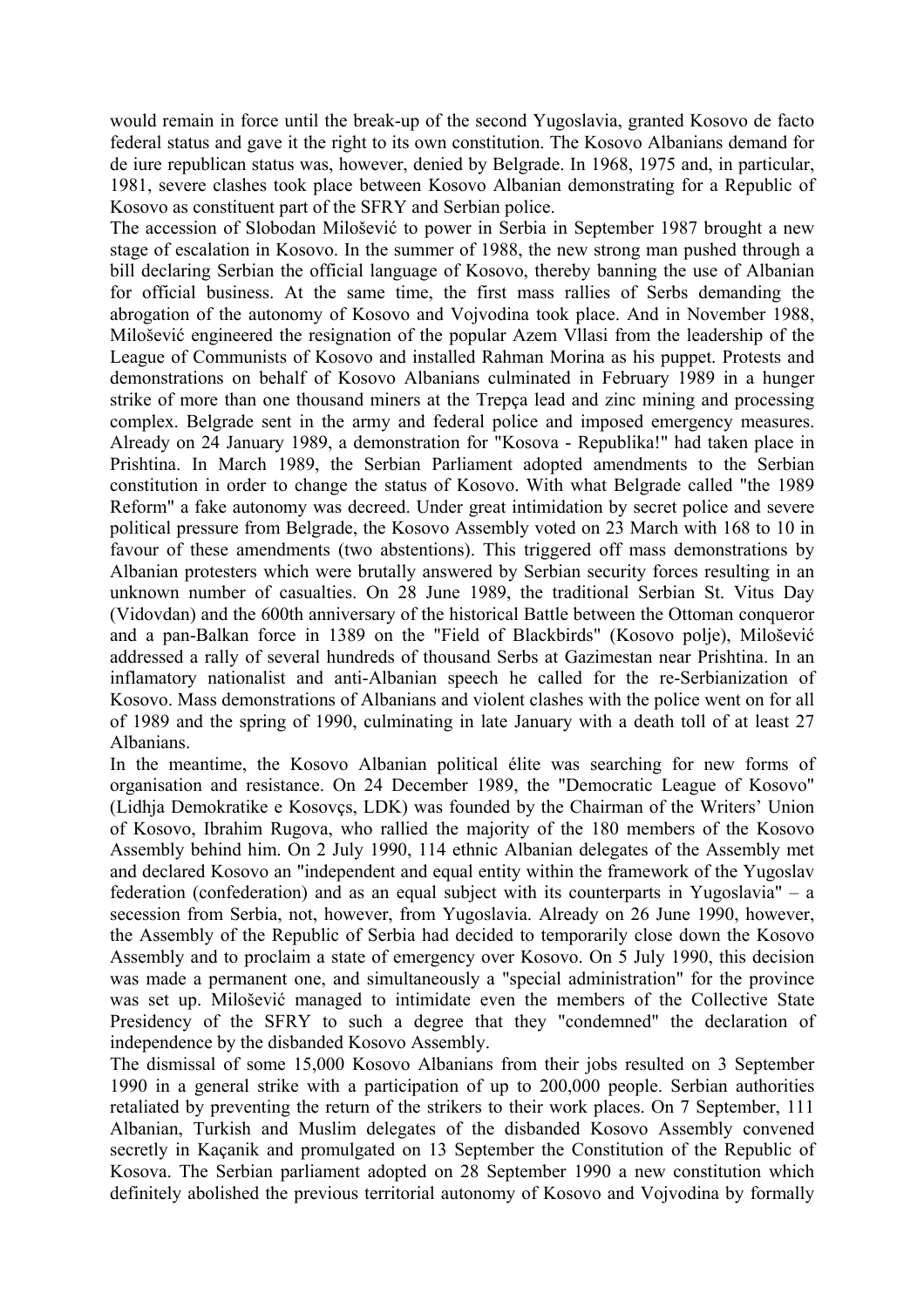granting a fake autonomy to the "Autonomous Province Kosovo and Metohija" and the "Autonomous Province Vojvodina" (paragraphs 6 and 108 to 112). These moves by Milošević were accompanied by an unparalleled cleansing of Albanians from virtually all positions in the public and economic spheres in Kosovo. At least 100,000 Albanians were fired from factories, mines, schools, hospitals, the judiciary, cultural institutions, media, public services, municipal and regional authorities etc., and replaced by Serbs, Montenegrins, Turks or pro-Serbian Albanians. At the same time, all Albanian political organisations as well as all cultural and sports associations were forbidden and most Albanian print and other media closed down.

## **Kosovo Albanian Non-Violence and "Parallel State", 1991-1995**

By the summer of 1991, the Kosovo Albanian leadership had firmly organised a multi-level non-violent resistance movement aiming at the establishment of a "parallel" Kosovo Albanian state on the territory of what now again was Serbia. From 26 to 30 September 1991, an underground referendum on this "sovereign and independent state of Kosova" was held. Of the voters 87.01 per cent, i.e., 1,051,000 inhabitants of Kosovo, were said to have participated, out of which 99.87 per cent were said to have voted "Yes". On 19 October 1991, the Republic of Kosova was proclaimed as an independent and sovereign state, and on 23 October, a provisional coalition government under the leadership of LDK was formed with the gynaecologist Bujar Bukoshi as Prime Minister. On 24 May 1992, elections for the Parliament of the Republic of Kosova were held under conspiratorial circumstances. With a turnout of 89.32 per cent, 96 seats went to LDK, 29 to other Kosovo Albanian parties, and 5 to "people of Muslim ethnicity.".Fourteen seats remained vacant; they were reserved for Montenegrins and Serbs from Kosovo should they decide to take them. On the same day, elections for the Presidency of the Republic of Kosova took place. In addition to 766,069 voters in Kosovo, also 105,300 Kosovo Albanians abroad participated. With 99.56 per cent, Rugova, the only candidate, was elected. It was he who now organised the non-violent resistance to the Serbian policy of de-Albanisation and occupation..

LDK's strategy during the Serbian military operations against Slovenia, Croatia and Bosnia and Herzegovina was to stay out of the post-Yugoslav imbroglio by relying on the support of the international community for what Kosovo Albanians perceived as their just demands. In doing so, the Kosovo Albanians were, however, soon disappointed. At the European Community's Conference on Yugoslavia in The Hague in October 1991, EC negotiator Lord Peter Carrington had proposed a plan for the reconstruction of Yugoslavia as "a lose association of sovereign and independent republics" with the possibility of special status for regions compactly inhabited by minorities. While in a first version of this plan of 18 October Kosovo was not mentioned at all, a second version of 25 October did contain the provision to re-establish the autonomy of Kosovo and Vojvodina within Serbia. As a concession to Belgrade, Carrington deleted this passage from a new draft of 1 November. Nevertheless, on 4 November Serbia rejected the Carrington Plan.

Later in 1991, the EC adopted the view of the Conference's Arbitration Commission regarding the status of Kosovo. This body under Robert Badinter did not consider the formerly autonomous provinces Kosovo and Vojvodina within the Socialist Republic of Serbia to be federating sovereigns of the Socialist Federal Republic Yugoslavia with the right to form their own state. While the Commission did not question the right of Kosovo to autonomy as a non-sovereign territorial unit with national characteristics, it equally did not recommend diplomatic recognition like it did in the case of Slovenia or Macedonia. The Kosovo Albanian leadership's argumentation that representation on the collective Federal Presidency made Kosovo a sovereign federating unit was ignored by the Badinter Commission and by the EC. Of course, there was also a political element in  $it$  – the factual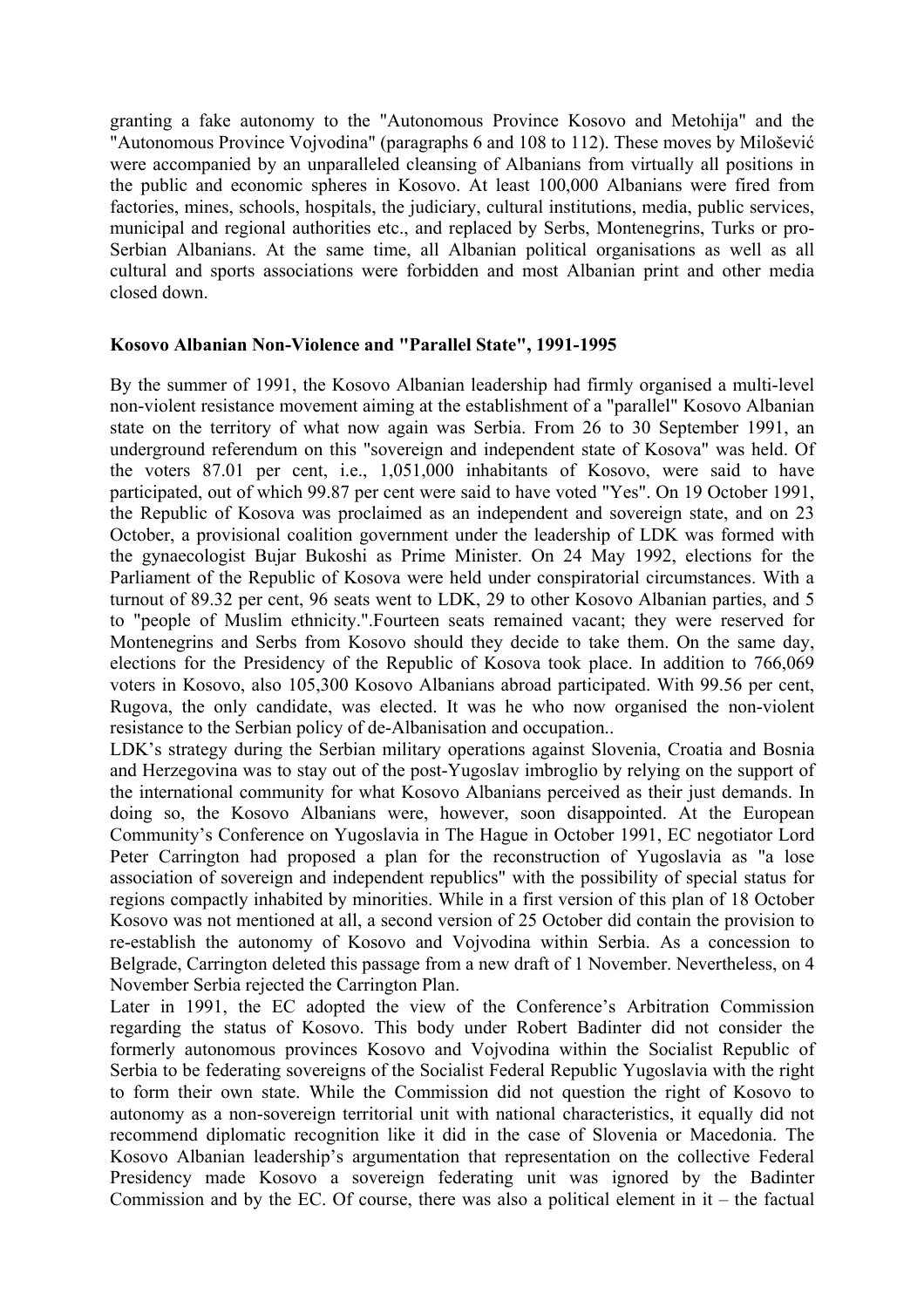similarity of the Kosovo case with the positions of the Serbs in the Krajina within Croatia. While EC member states like Germany were afraid of an encouragement of Krajina separatism by a recognition of an independent Kosovo, they considered the Krajina issue promising in forcing Belgrade to restore autonomy to Kosovo.

By the time Milošević proclaimed Serbia and Montenegro to form the new FRY as the third Yugoslavia, the Kosovo Albanian leadership under Rugova had abandoned any thought of a militarily-backed secession. Instead, peaceful, i.e., non-violent means became the sole tactics of the movement for independence. Thus, Rugova, the LDK and the Kosovo Albanians as a whole gained an immense amount of political goodwill in the West where, however, their ultimate goal – a sovereign, independent "Kosova Republika" outside the FRY – was deliberately ignored. Yet Rugova had no success in reversing Belgrade's apartheid policies in Kosovo itself. Instead, the official Serbian régime of occupation and the institutions built up by the Kosovo Albanians developed into two completely separate "states" on one and the same territory. Since 1992, an Albanian "shadow state" exists in Kosovo with its own parliament, government, and president as well as its own educational and health care systems, all financed by a fiscal system based on a three-percent tax on the monthly incomes of the Kosovo Albanian labour emigration in Western Europe. In addition, Kosovo Albanian print media, news agencies, publishing houses, etc., were re-established, and a purely Albanian second-class economy of petty businesses emerged. Serbian public institutions as well as elections to the Parliament of the FRY, the Assembly of the Republic of Serbia and the puppet-Assembly of the "Autonomous" Province of Kosovo and Metohija were boycotted by the Kosovo Albanians. The non-participation of some 20 per cent of the voters proved to be crucial for Milošević and his Serbian Socialist Party to secure the majority of seats in the federal and republican bodies. It is also the reason for the toleration of most of the "parallel" structures built up by the Kosovo Albanians by the Belgrade authorities. Belgrade enforced neither the collection of taxes from Kosovo Albanians nor the drafting of Albanian recruits for the Yugoslav army. This far-reaching separation of Serbian and Albanian societies and "states" contributed to a relatively low degree of political friction up to 1997. Sensitive issues, however, remained – the issuing of birth certificates, passports or drivers' licences and other legal matter such as selling, buying and inheritance of land property and real estate.

Kosovo Albanian "parallel statehood" took place under the watchful eyes of an overwhelming Serbian police and military presence. In 1992/93 some 35,000 police and 40,000 regular troops were said to be stationed there. According to information of the General Staff of the Army of Macedonia of spring 1993, regular forces of the Prishtina-based 52nd Corps of the Third Army consisted of two tank brigades, three mechanised infantry brigades, each with one tank battalion, three artillery regiments, one anti-tank battalion, and one air defence regiment. In addition, three volunteer brigades with 1,000 to 1,200 men comprising of Serbs and Montenegrins living in Kosovo were said to have been organised.

#### **Spiraling into Inter-Ethnic Warfare after Dayton, 1995-1998**

The peculiar situation of a dualism of an official Serbian state and a Kosovo Albanian "parallel state" on one an the same territory, "stable and explosive" as it was, began to erode in late 1995. It was the Peace Agreement on Bosnia and Herzegovina achieved at the Wright-Patterson Air Force Base in Dayton, Ohio, on 21 November 1995 which made the volatility of this unique model of hostile coexistence more than obvious. The LDK was not present at the negotiation table in Ohio and the Kosovo problem was mentioned in the final treaty only once, in connection with preconditions for lifting the "outer wall of sanctions" against the FRY. This "outer wall of sanctions" related to full diplomatic recognition of the FRY, full membership of the FRY in international organisations like the UN and the OSCE and in international financial institutions such as the World Bank and the IMF as well as to the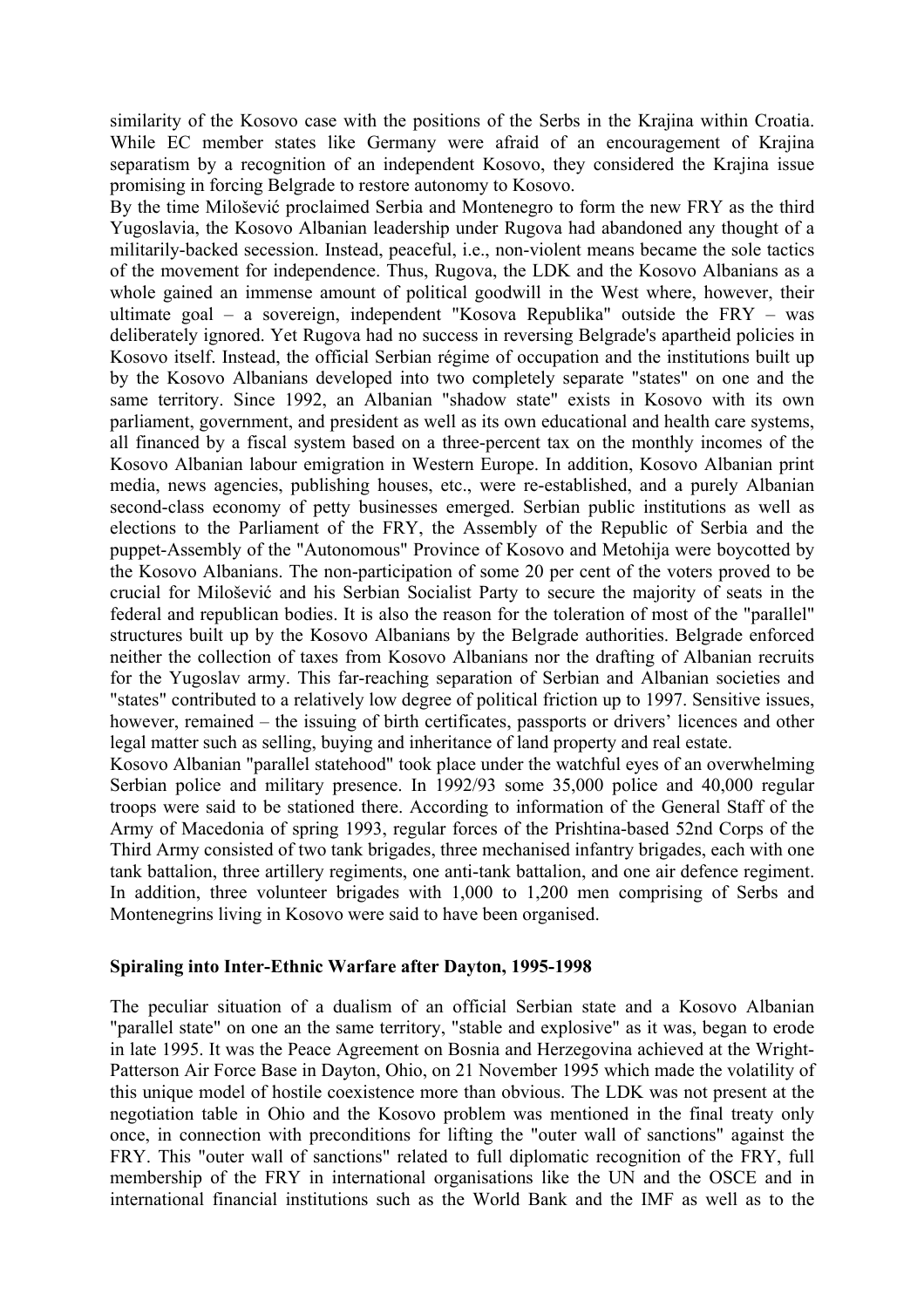release of contested assets to the FRY. Soon after Dayton and despite Kosovo Albanian protests, the EU unconditionally recognised the FRY while Germany decided to begin to "repatriate" 130,000 Kosovo Albanian political émigrés to Serbia. Almost instantly the united front of political forces of Kosovo split up. Immediately, influential intellectuals challenged Rugova's tactics of non-violent resistance by opting for a pro-active intifada-type protest movement, whereas others refuted even LDK's goal of "Kosova Republika" by favouring a solution within a confederated or at least re-federalised FRY. And in February, for the first time a Kosovo Albanian underground movement emerged which immediately turned to violent means in fighting the Serbian régime: All these Dayton-triggered changes in the tectonics of "parallel" power in Kosovo have led the three main political currents, the pacifists, the activists and the militants, to intensify their respective endeavours. On 22 April 1996, four almost simultaneous attacks were launched in separate locations killing two Serbian police officers and wounding another three; a challenged Rugova "retaliated" by negotiating improvements in the educational sector with the Serbian leadership; and his political opponents announced their intention to turn to "active civil resistance" against Serbian repression.

The inner-Albanian power struggle was further complicated by a parallel intra-Serbian rivalry over Kosovo: Milošević 's "reconciliatory gesture" of signing (but not implementing) an agreement on the Albanian-language education system in Kosovo with Rugova on 1 September 1996 provoked the reappearance of Greater Serbian nationalists in Kosovo. The fact that the whole spectrum of Serbian political opposition to Milošević was even more nationalistic than he himself was the reason for the silence of the Kosovo Albanian élite during the mass demonstrations of the winter of 1996/97 in Belgrade and other Serbian towns. On the one hand, prominent Kosovo Albanian leaders criticized Milošević 's election fraud and sympathised with the demands of the Serbian opposition. But on the other hand, they knew that the ideas of opposition leaders like Vojislav Šešelj, Vuk Draškoviç or Zoran Ðinðic on Kosovo were much more radical than Milošević 's comparatively flexible approach.

The year 1997 witnessed an increase in political violence in Kosovo as well as the appearance of a Kosovo Albanian student movement as an additional player. On 22 January 1997, a car bomb in Prishtina seriously injured Radivoje Papoviç, the hardline rector of the Serbian University of Priština. The influx of a large number of small weapons into Kosovo caused by the collapse of the Albanian army in the spring of 1997 significantly contributed to the emergence of the UÇK. On the night of 10-11 September 1997, ten coordinated operations all over Kosovo targeted police barracks and vehicles. Serbian security forces retaliated by searches and raids in the UÇK stronghold of Drenica in Northern Kosovo. On 28 November 1997, during the funeral of a Kosovo Albanian teacher killed during such a raid, UÇK made its first public appearance copying IRA symbols and choreography. In parallel, an independent student movement critical of LDK and UÇK as well gained momentum. On 1 October 1997, several thousands of students took the streets of Prishtina to demonstrate for the implementation of the Education Agreement of 1996. While on this occasion the police did not interfere, another demonstration on 30 December 1997 was brutally dispelled.

#### **War Over Kosovo, Round One: 1998**

In January and February 1998, a Serbian military build-up took place in Kosovo preparing for a lethal blow against the UÇK aiming at the complete destruction and extermination of this guerrilla force while it was still in statu nascendi. The number of regular police, SAJ, JPNP and PJM as well as of VJ units and armed Serbian civilians in Kosovo can only be estimated. On 1 March 1998, the Prishtina daily KOHA Ditore reported, "Kosova has 13,000 Serb police forces – 25,000 reinforcement units can be transferred from central Serbia within 72 hours." The same source put the strength of the Army of Yugoslavia in Kosovo at 6,500 and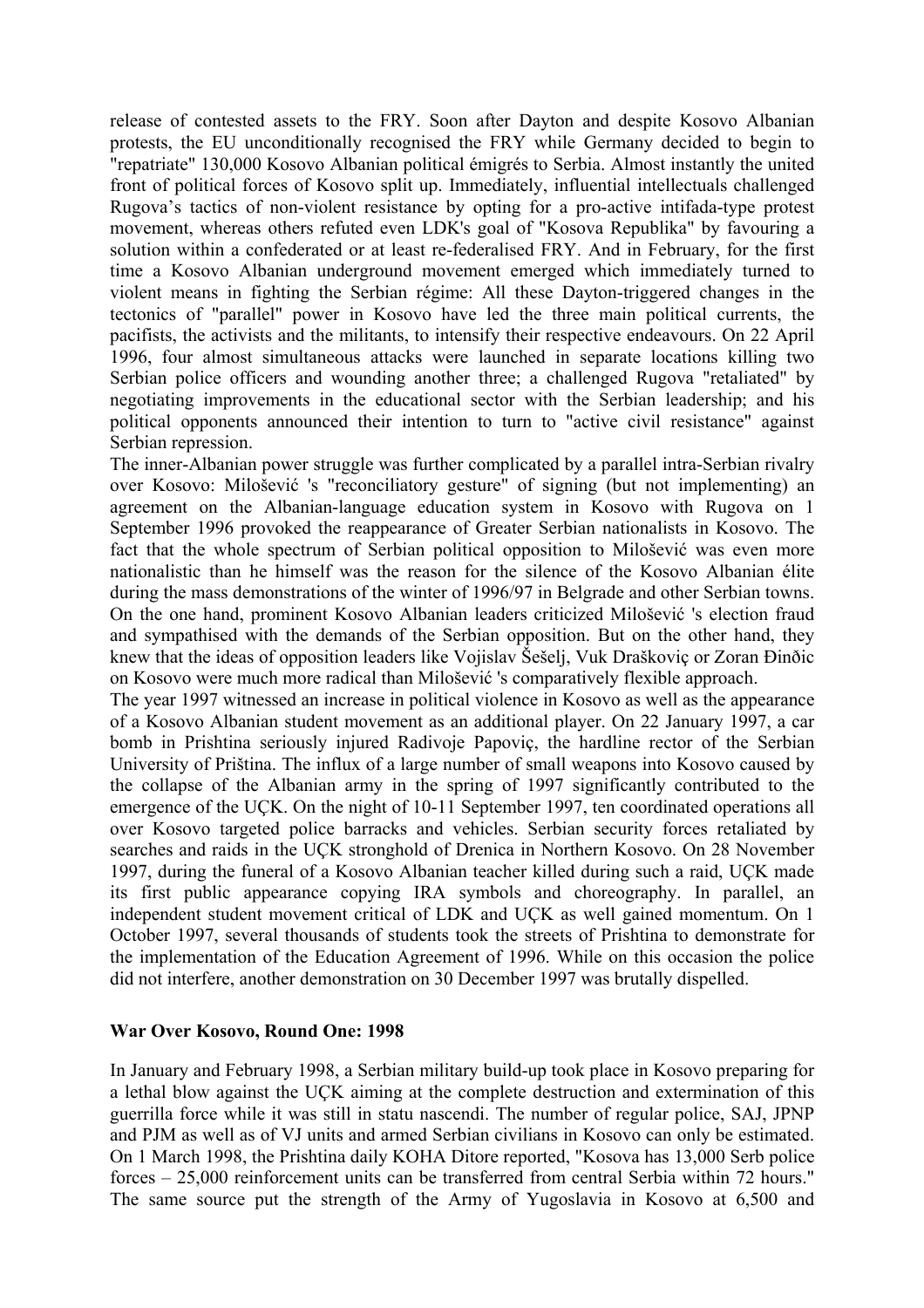mentioned in addition emergency plans for the deployment of 10,000 troops from Niš, Leskovac and Užice in the interior of Serbia. The figure of army reservists ready for action in Kosovo was given as 4,000; that of the paramilitary Tigrovi ("Tigers") of the notorious Željko Ražnjatovic ("Arkan") as 400. In January 1998, an unidentified OSCE source was quoted as putting the mobile components of the 52nd Army Corps in Prishtina commanded by Major-General Nebojša Pavkovic at 140 tanks and 150 armoured vehicles. In late February 1998, a Belgrade paper reported, "in Kosovo there are permanently between 30,000 and 40,000 policemen". On 29 October 1998, the US Department of State informed, the 10,000 regular police, SAJ, JPNP and PJM officers plus 11,000 to 12,000 VJ troops stationed in Kosovo in February, were from March on reinforced by another 4,000 policemen plus about 5,000 additional army personnel.

Much less is known on the numerical strength, armaments, equipments etc. of the UÇK: In the initial phase of the war, estimates varied between 350 and 1,500 fighters, at its peak between 5,000 to 30,000 members. "The most accurate estimate," thus an observer in the summer of 1998, "is 12,000 fighters." Until the final phase of the war, UCK armaments remained poor and insufficient. They consisted basically of AK 47 assault rifles ("Kalashnikov") and only a few rocket-propelled grenades, shoulder-fired anti-tank rocket launchers, mortars and anti-aircraft machine-guns on tripods. By the end of 1998, the UÇK was said to be in the possession of "significant amounts of anti-tank rockets, anti-aircraft guns, shoulder-fired Stinger anti-aircraft missiles, and long-barrelled sniper rifles that can pierce armoured vehicles [...] from three-quarters of a mile away." According to the Federation of American Scientists' Intelligence Resource Program, the UÇK fighters "carry visible insignia and execute the assignments of their command in a disciplined way." The UÇK is said to be "organized in small compartimentalized cells rather than a single large rebel movement [and is] divided between a maneuverable strike nucleus of a few hundred trained commandos, and the much larger number of locally organized members active throughout the region." Up to the cease-fire of October 1998, the degree of coordination between the UÇK general staff, the various field commanders and individual units was low – probably due to what a Western military observer called a "rather horizontal command structure."

By mid-February 1998, the Serbian military build-up was completed. Now it was a question of the right point in time and of a suitable pretext for striking the first blow. During the last week of February, on the international political scene as well as on the Kosovo one window of opportunity opened. On 23 February 1998, after a lengthy talk with Milošević the Special Representative of the US President and the US Department of State for the Implementation of the Dayton Peace Accords, Robert S. Gelbard, repeated and underlined two essentials of US policy towards Belgrade and Prishtina: First, no unilateral change of international border, and second, the activities of the UÇK were labeled "terrorism" whereas those of the Serbian security forces were called "police violence." In addition, Gelbard announced several concessions of considerable symbolic value by Washington to Belgrade: (1) Eligibility of the FRY for the Southeast European Cooperative Initiative (SECI); (2) charter flights by Yugoslav airlines to US airports; (3) opening of a FRY consulate in the US; and (4) lifting of the ceiling of personnel at the Permanent Representation of the FRY to the UN in New York. In parallel, on the Kosovo scene, a political fragmentation took place which was interpreted by Belgrade as a weakening of the support for the UÇK. Having announced in late 1997 that parliamentary and presidential elections to the "shadow structures" would be held on 22 March 1998, Rugova had to face open opposition at LDK's third party convention in Prishtina on 25 February. While the convention re-elected him as party leader and nominated him once more as its candidate for the presidency, Rugova was severely criticised by leading party members for his attempt to strengthen his position as party leader by a change of LDK's statutes. In protest, fifteen members of the party leadership left the convention and announced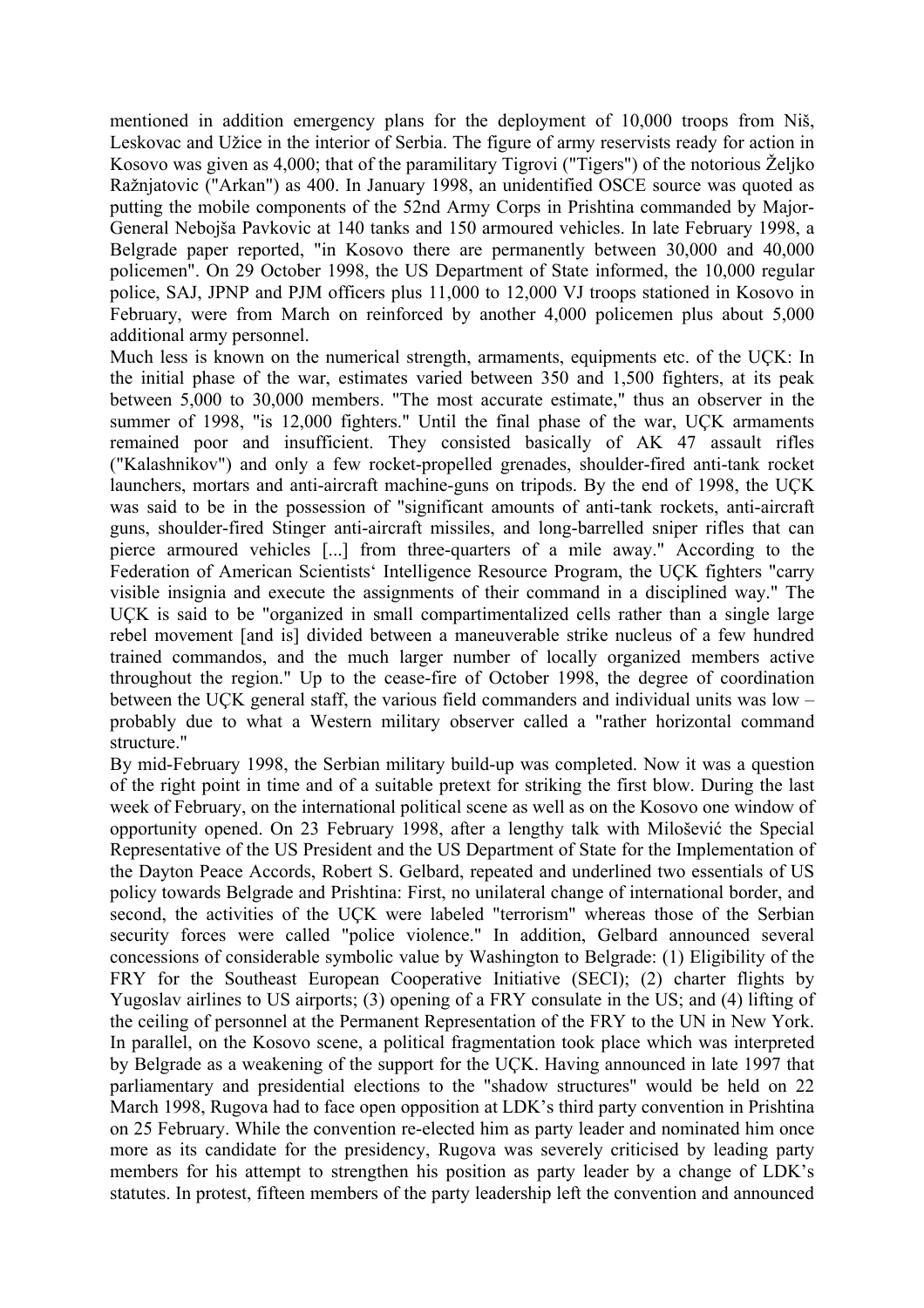their decision to leave the party. Despite these setbacks, Rugova once more emerged as the Kosovo Albanian leader, while his more militant opponents, including the sympathizers of the UÇK, were sidelined. Taken together, these developments seem to have been interpreted by Belgrade as providing a good occasion for clamping down massively and ultimately on the growing in force UÇK.

Round One of the Kosovo War lasted from late February to mid-October 1998 when NATObacked US diplomacy forced upon the combatants a shaky cease-fire lasting for most of November and December 1998. Six phases of the war fought on different theatres can be distinguished: (1) A Serbian Raid against the Drenica region in Northcentral Kosovo, February to March; (2) fighting in the Deçan region in Western Kosovo, March to May; (3) a Serbian offensive in the same region, end-May to June; (4) an upswing of Kosovo Albanian forces encompassing Western and Central Kosovo, mid-June to mid-July; (5) a final Serbian offensive in South-central and Western Kosovo, mid-July to mid-August; and (6) Serbian mop-up operations in all of Kosovo, mid-August to early October.

## **Serbian Raid against Drenica, February to March**

On 28 February, a battle-like clash between UÇK fighters on the one side and heavily armed SAJ, JNPJ and PJM units on the other, equipped with 20 helicopter gunships and 30 armoured personnel carriers, took place near the Drenica village of Likoshan (Likošan). The incident was triggered off by the killing of four Serbian policemen in an UÇK ambush. During the next three days, more than 16 Albanian guerrillas were killed. On 2 March, Serbian riot police equipped with armoured vehicles, water canons, tear gas and batons cracked down on a large crowd of Albanian demonstrators in Prishtina and injured at least 289 persons. And from 4 to 7 March, the Serbian security forces directed a second blow against the Drenica villages of Prekaz i Ulët (Donji Prekaz) and Llausha (Lauša) where whole extended families and clans were executed. In what was later called by Kosovo Albanians the Drenica Massacre some 80 Albanians, among them 25 women and children, were killed and thus the key set for the seven months of war to come.

At the same time the key was set for international reactions to the Serbian policy of oppression, physical liquidation and ethnic cleansing of the Kosovo Albanians as well as to the latters' violent resistance. By March 1998, neither the OSCE, the EU, the UN or NATO nor individual Great Powers had adopted or at least formulated a concise Kosovo policy. Instead, like in the years 1991 to 1997, they kept repeating their ritual confirmation of "deep concern" over what was going on in Kosovo.

A striking example was the reaction on the Drenica Massacre by the Contact Group consisting of the US, the UK, France, Germany, Italy and the Russian Federation. At its London Meeting of 9 March, this body which in the fall of 1997 had emerged as the main coordinating body for handling the Kosovo Crisis was unable to come up with a determined and unanimous stand. While the US and the UK opted for a swift and harsh reaction, Italy, France and the Russian Federation refused to agree to such a move. The result was a statement announcing not more than to push for "a comprehensive arms embargo against the FRY, including Kosovo," in the UN Security Council, furthermore "a refusal to supply equipment to the FRY which might be used for internal repression, or for terrorism," the "denial of visas for senior FRY and Serbian representatives responsible for repressive action by FRY security forces in Kosovo" and "a moratorium on government financed credit support for trade and investment, including government financing for privatisation, in Serbia." The Russian Federation dissociated itself from the latter two measures. In addition, the group called upon Milošević "to withdraw the special police units and cease action by the security forces affecting the civilian population" within ten days and to "commit himself publicly to begin a process of dialogue [...] with the leadership of the Kosovar Albanian community." In the case of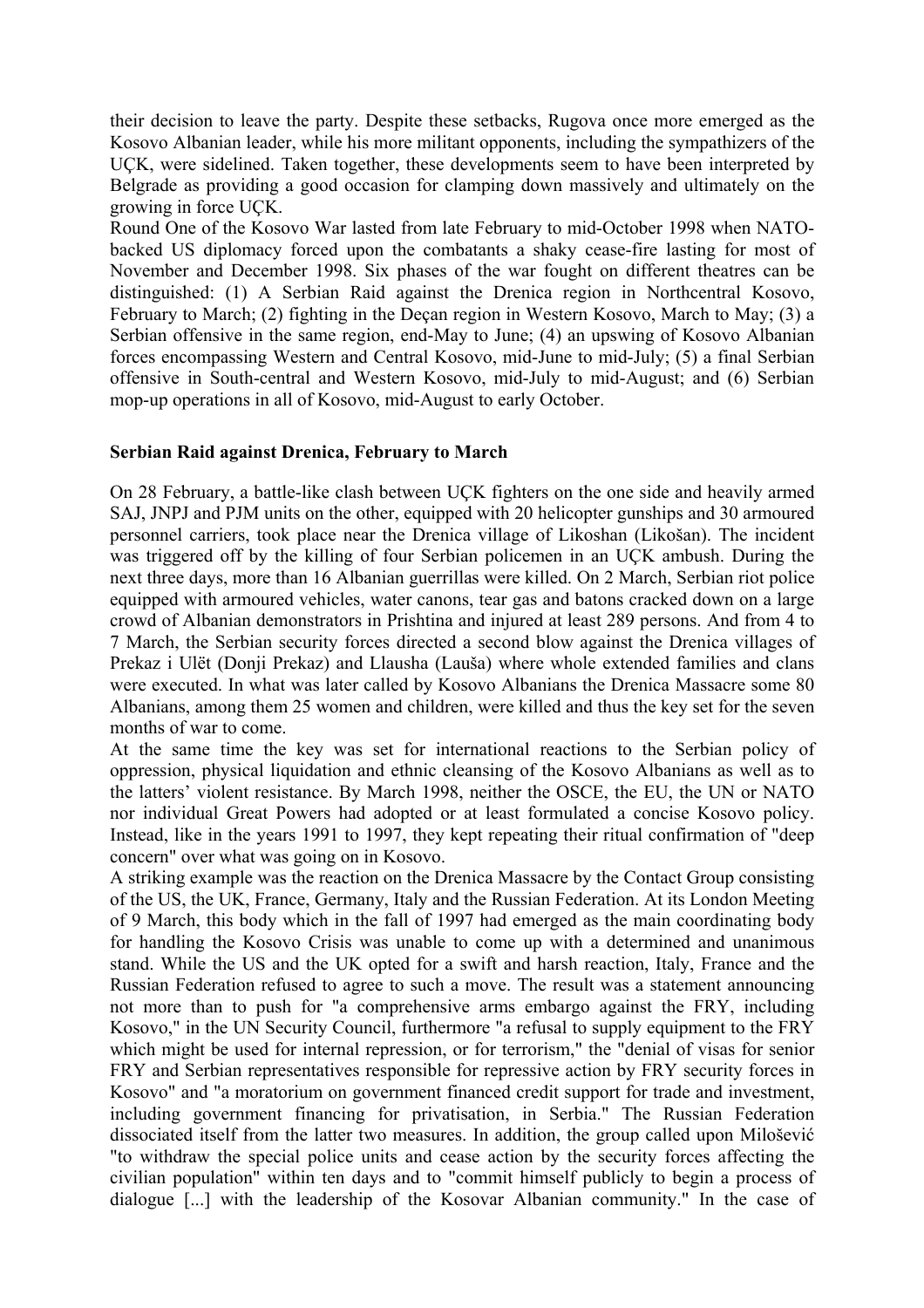compliance, the Contact Group announced to "reconsider the measures we have now adopted", while in the case of non-compliance "a freeze on the funds held abroad by the FRY and Serbian governments" was envisaged. By making some minimal gestures, Milošević succeeded in widening the gap between the Contact Group members and thus achieving a five-day prolongation of the deadline fixed on 9 March. When the Contact Group met on 25 March in Bonn, this deadline was extended for even another four weeks, notwithstanding the fact that the day before a new Serbian revenge crackdown on three villages near the town of Deçan (Dečani) on the border to Albania resulted in the killing of more than 40 Kosovo Albanians. At the next Contact Group meeting in Rome on 29 April, "crucial requirements set out in the Contact Group's statements of 9 and 25 March" were said as having "not yet been met" by Milošević. Now the freeze of the funds was put into effect. However, the group announced that "we will immediately reverse this decison" once the parties to the conflict have set up a "framework for dialogue" and adopted a "stabilisation package" by 9 May. In case of Belgrade's non-compliance "action to stop new investment in Serbia" was threatened. So, two months after the beginning of the Drenica Massacre, the Contact Group, as the leading international factor dealing with the conflict in Kosovo, had put into effect an arms embargo on the FRY and frozen its funds abroad – two measures that did not really hurt Milošević since there was no lack of arms in Serbia and the funds had been transferred well in time. "International mediation efforts are," thus the results of an analysis of the Contact Group's performance in March 1998, " incoherent, fragmentary and lacking a concept. They are primarily declaratory and take place only after an escalation."

## **Fighting in the Deçan Region, March to May**

Both the UÇK and the Serbian side used the relatively quiet two-weeks period following the Drenica Massacre to bolster up their military presence in Kosovo. Serbian security forces established a network of roadblocks and checkpoints over all of Drenica by bringing additonal SAJ, JPNJ and PJM units in, while the UÇK built up a second stronghold in the Deçan region in Western Kosovo. Supplies and enforcements crossed the border into Kosovo from UÇK's main training and stockpiling base in the village of Tropojë in Northeastern Albania.

While the above mentioned Serbian raid of 24 March in the Deçan area was followed by a three-week pause, fighting in the West flared up again in the second half of April. On 16 and 20 April, Yugoslav border guards and UÇK fighters crossing into Kosovo from Albania clashed, and on 22 April Serbian security forces shelled the Deçan village of Baballoç (Babaloc). On 23 April 1993, the day a referendum on international mediation in the Kosovo conflict was held throughout Serbia, a two-day battle took place near the border village of Kozare between some 200 UÇK guerrillas and Yugoslav troops resulting in 23 killed Kosovo Albanians. During the following days, newly brought-in army units shelled villages with artillery and tanks, while UÇK fighters attacked police posts in the Gjakova (Ðakovica) region to the South of Deçan. Although only lightly armed, the steadily growing in numbers UÇK now became a military problem for the inflexible Soviet-style Yugoslav army with its poor morale, low night-fighting ability and lack of experience of counter-insurgency. From May on, the UÇK expanded its activities into Central Kosovo by attacking police posts on the region's main traffic artery, the highway leading west from Prishtina to Peja (Peç) and further to Montenegro.

The increasing strength of the UÇK was instrumentalized by US Special Envoy Richard Holbrooke to pressurize Rugova into agreeing to negotiations with Belgrade without international participation. On 15 May, Milošević received Rugova in Belgrade for a first round in what was supposed to become weekly negotiations. The meeting did not bring any concrete results, but seriously damaged the reputation of the LDK leader who now was accused of "treason" by Kosovo Albanians, Milošević on the other hand profited considerably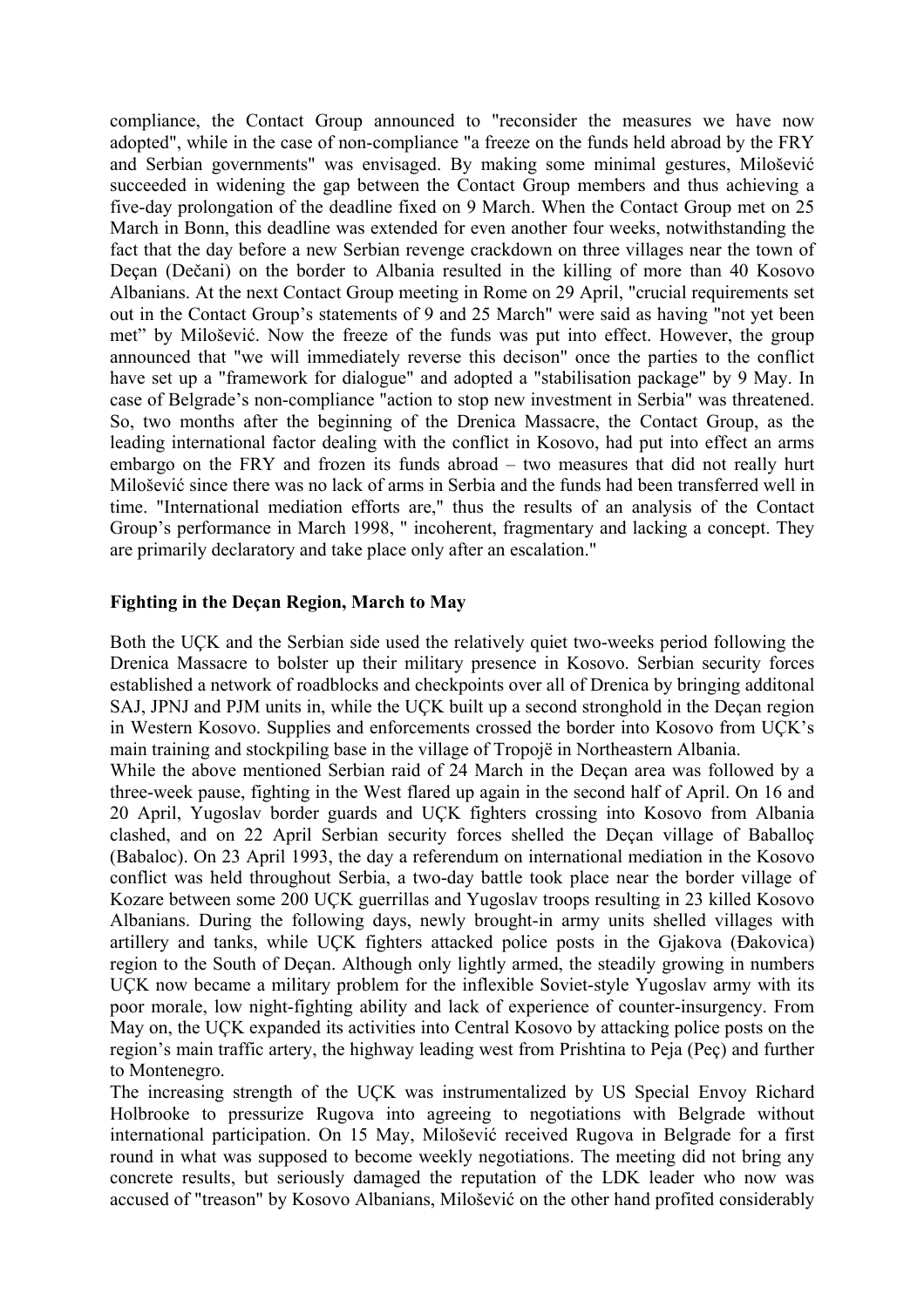from the "photo-op" with Rugova by demonstrating his alleged willingness for a political solution of the conflict and thus regaining goodwill in the West. Accordingly, with the vote of the US the Contact Group on 23 May cancelled the 9 May decision by its Western members to impose a ban on investment in the FRY. "Milošević ," an international NGO monitoring the Kosovo War commented on this decision, "has succeeded in his effort to stare down the Contact Group and parry its threat to impose new economic sanctions."

#### **Serbian Deçani Offensive, end-May to June**

With the danger of Western sanctions thwarted, Milošević immediately ordered several thousand heavily armed special police officers and VJ troops to carry out a massive offensive in the Deçan region and to destroy the UÇK's new operation base by cutting off its supply routes to Albania. On 24 May, villages along the Peja-Gjakova highway were attacked by tanks and artillery, and depopulated by scorched-earth tactics. The regional center Deçan was turned into rubble and almost all of its 20,000 inhabitants fled. The UÇK stronghold Junik, a village in the vicinity of Deçan, was said to be bombed on 5 June by four Serbian military aircraft. Several Serbian policemen and up to 100 Kosovo Albanians were killed. Villagers fled by the tens of thousands into the neighboring Kosovo regions around Gjakova and Malisheva (Mališevo), 7,000 into Montenegro and another 11,000 into Albania, while some 20,000 were trapped in between the front lines. According to Western observers, the aim of the offensive was "to have an eight to 10 kilometer wide stretch where no neutral people live." In addition, the Yugoslav army planted landmines in the new cordon sanitaire along the 130 km border to Albania. By June it became obvious that the UÇK counter-strategy of defending whole villages against superior Serbian firepower instead of flexibly withdrawing and striking again at night caused disastrous results. On 13 June 1998, Western media reported, "according to intelligence estimates, 9,000 to 11,000 Yugoslav troops have surged into Kosovo, backed by 175 tanks, 200 armored personnel carriers and 120 artillery batteries, as well as 7,000 to 10,000 police or paramilitary troops." The Serbian side exploited the growing weakness of the UÇK by launching a major attack on villages to the West of Gjakova, where tens of thousands of refugees were seeking shelter. On 11 June, shelling of the town of Gjakova itself and its immediate surroundings began and lasted for several days.

In late May, the Western disappointment on Milošević who had met Rugova and then again cracked down on Kosovo Albanian villages, caused a shift in focus by the UK which still was in the EU driving seat and, in particular, by the US. Due to Russian obstruction, Washington and London now instrumentalized purely Western institutions like NATO and EU instead of relying on the Contact Group or the UN. On 9 June, EU banned new investments in Serbia – a decision that hit, in particular, Italy and Greece -, while NATO stepped up its military presence in Macedonia and Albania. On 15 June, 83 aircraft from 15 NATO countries embarked on Exercise "Determined Falcon", a five-hour show of force in Albania and Macedonia within some 20 kilometers from the border to the FRY. This move was severely criticized by the Russian Federation which pressed for a political solution.

On the very same day, Milošević countered NATO's demonstration of unity by increasing the number of troops, artillery and anti-aircraft missiles in the border region to Albania as well as by paying an official visit to Moscow. Milošević 's meeting with President Boris N. Yeltsin on 16 June resulted in an unofficial gentlemens' agreement: Milošević would make some formal concessions to the West whereas Yeltsin promised to veto in the UN Security Council any mandate to NATO for humanitarian intervention in Kosovo. Officially, Milošević agreed in Moscow to allow diplomatic observers from the Russian Federation and other OSCE participating states, as well as humanitarian and medical NGOs, free and unrestricted access to Kosovo, to facilitate refugee return and to abstain from any repressive actions against the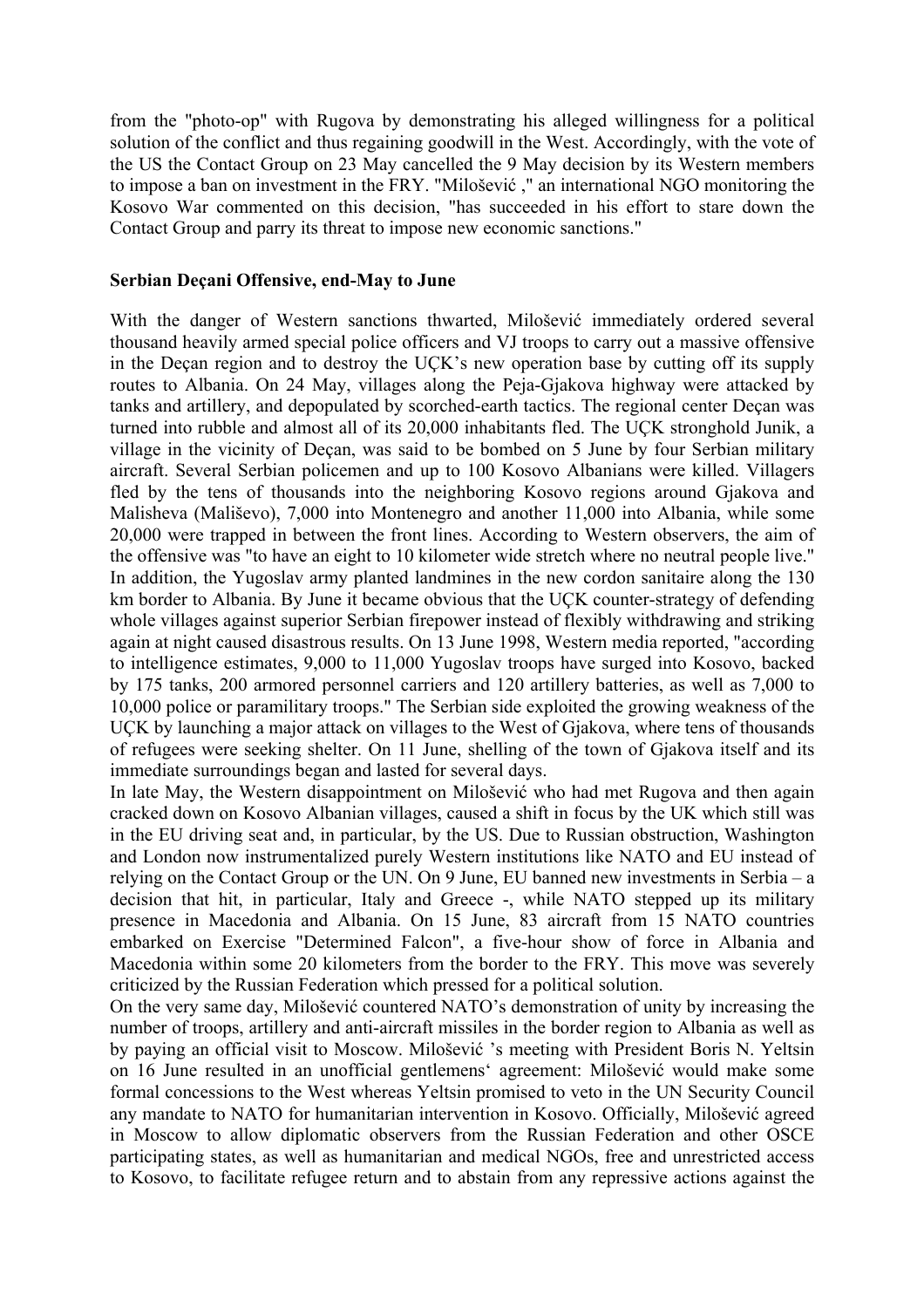population. He also repeated his readiness to meet with Rugova, yet strictly refused to withdraw army and special police from the Southwestern corner of his country.

# **UÇK Upswing, mid-June to mid-July**

Up to mid-June, the Serbian supply route from Prishtina via Prizren to the Western border region was safe, whereas the main Kosovo traffic artery Prishtina-Peja was firmly controlled by the UÇK. Now, however, the UÇK from its Southern stronghold Malisheva started to set up temporary checkpoints on the Prishtina-Prizren road. In a counter-move, army and special police were concentrated around Suhareka (Suva Reka) and Shtimë (Stimlje). In the face of NATO airstrikes, however, Milošević was biding his time until he saw an opportune moment to strike for what was intended to be the coup de grace for the UÇK. This time came when the UÇK, ill-coordinated as it still was, began to overstretch its capabilities. In Junik and other places in Western Kosovo, the Yugoslav army and the UÇK were battling it out from fixed front-line positions in trenches and bunkers – a type of warfare the Serbian side was clearly profitting from. Still, on 24 June, the UÇK refused to agree to a cease-fire in the West offered by Holbrooke to the regional UÇK leader, Lum Haxhiu. To the contrary, the guerrilla army opened up more and more fronts: It started to ethnically cleanse Serbian villages in Central Kosovo, stepped up its attacks on the Prishtina-Prizren road as well as in the Gjakova region and staged a surprise attack on the strategically important open-pit coal mine of Bardh i Madh (Belaçevac) near Prishtina. Obviously, the UÇK general staff, now said to be located at Malisheva in the South, and the field commanders for the West and for the Drenica region acted uncoordinatedly. On 29 June, Serbian forces resumed operations in several parts of Kosovo and by 30 June had recaptured the Belaçevac Mine. In the West, however, the UÇK profitted from capturing arsenals of anti-tank and anti-aircraft weapons which left the army reeling from casualties.

Yet, in the diplomatic front it was again Milošević who was gaining terrain since NATO, taken by surprise by the UÇK forrays, now significantly stepped down its pressure on Belgrade. The Serbian régime even gained good will in the West: On 6 July, a Kosovo Diplomatic Observer Mission (KDOM) launched by the USA and the Russian Federation started to operate. Soon reaching a strength of 200 members, this mission functioned under the political guidance of a coordinating group consisting of the ambassadors of the Contact Group countries in Belgrade as well as the Ambassadors of Austria (representing EU Presidency) and Poland (representing the OSCE Chairman-in-Office). From then on, the international community was officially represented in the Kosovo theatre of war – without doing harm to Milošević.

# **Final Serbian Offensive, mid-July to mid-August**

By mid-July, the Yugoslav army and special police forces were under heavy pressure by the UÇK. Fighting broke out in up to then peaceful large towns like Prizren, and on 17 July, UÇK launched a full-fledged "conventional" attack on the town of Rahovec (Orahovac) in Southwestern Kosovo and captured it. The attack was parallelled by the unsuccessful attempt of 1,000 UÇK fighters to cross the Albanian-Serbian border into Kosovo. After four days of heavy fighting, Serbian forces reconquered Rahovec. One hundred and ten people, among them 34 UÇK guerrillas, were said to have died during the fighting, while 25,000 inhabitants fled the town.

The success of Rahovec encouraged Milošević to carry out his coup de grace-scheme according to a two-phase scenario: First, UÇK communications and supply lines had to be severed while Serbian ones would be restored; and secondly, the remaining UCK strongholds in Central and Western Kosovo should be destroyed completely. Immediately after the re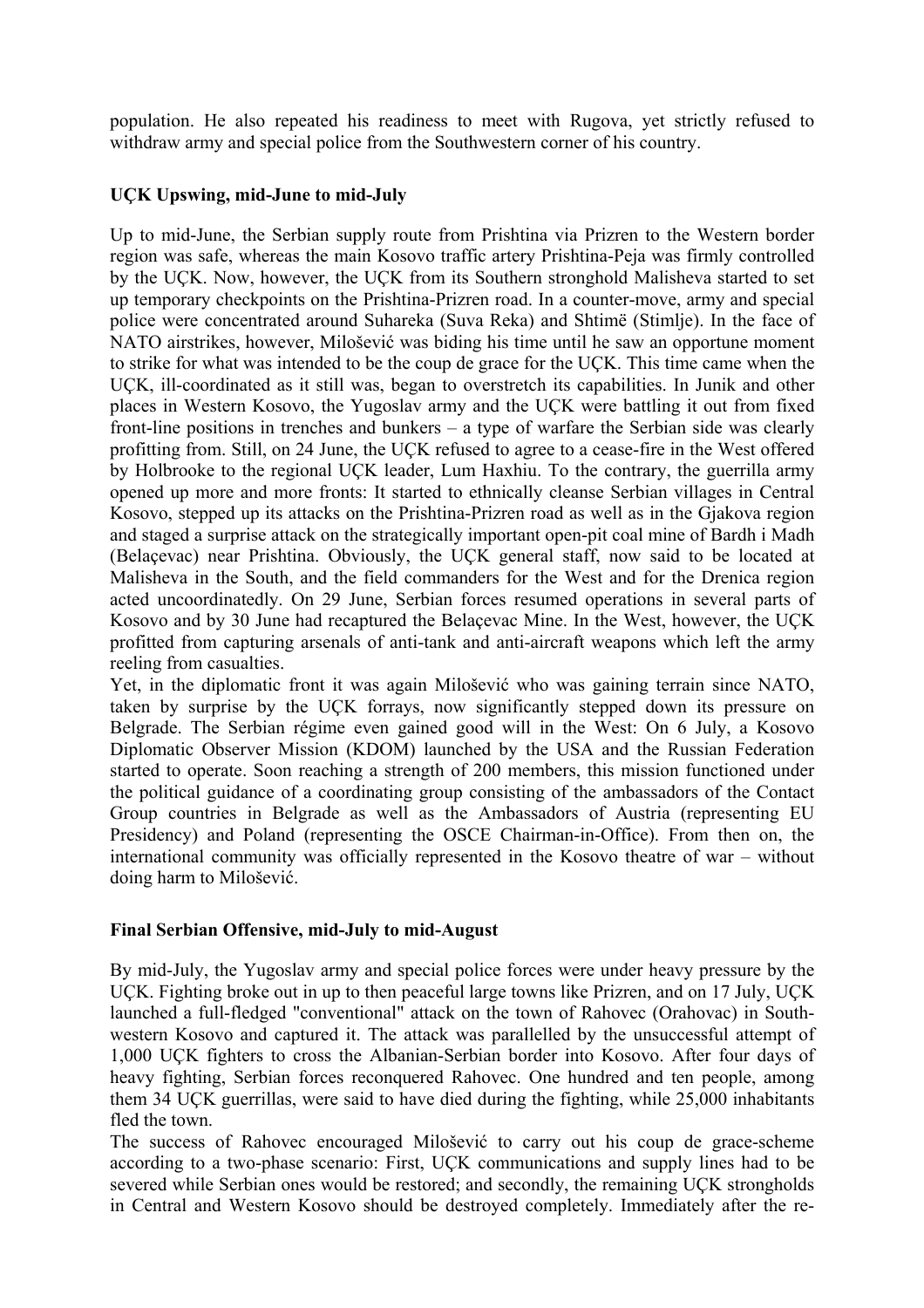taking of Rahovec, Serbian forces attacked UÇK posts along the Prishtina-Peja and Prishtina-Prizren highways and cleared them completely. The "liberated territory" in Central Kosovo was now split into two parts. On 28 July, Serbian forces marched from three different directions on the town of Malisheva where the UÇK general staff was located. Obviously, the UÇK did not make a serious attempt to defend the town, but retretated in disarray together with several tens of thousand inhabitants and refugees. In military as well as in political terms, this was the turning point of Round One of the Kosovo War: The myth of the UÇK as a modern, omnipresent and ultimately superior force and as such the nucleus of a new nationstate of the Kosovo Albanians – if not of all Albanians – was seriously damaged.

During the first half of August, the Serbian side succeeded in crushing the remaining UÇK strongholds in Drenica and in the West among them the strategic villages of Llikovc (Likovac) on 6 August, and the by now legendary Junik on 15 August. By applying a step-bystep approach Belgrade made sure that the campaign did not provoke strong reactions by the international community. According to Western observers, the new Serbian tactics was "A village a day keeps NATO away." On 17 August, regional UÇK leaders in the Peja area and Serbian forces agreed upon a cease-fire mediated by KDOM in order to allow international aid agencies to reach civilians displaced and wounded in recent fighting.

# **Serbian Mop-Up Operations, mid-August to early October**

From the Serbian perspective, the July-August offensive had been successful in military as well as in political terms: On the one hand, by crushing all UÇK strongholds and reoccupying the "liberated territories", the military goals were achieved. On the other, among the internally displaced Kosovo Albanians the approx. 50,000 "forest people" turned out to be a very effective lever on the West. Permission for international NGOs to deliver humanitarian and medical aid to these refugees had to be "bought" by the West from Milošević by way of political concessions.

The UÇK on the other side had to admit that it had lost Round One of the war. Kosovo's elder statesman Adem Demaçi who on 13 August took over the function of UÇK's political representative declared the strategy of defending "liberated territories" against superior Serbian firepower a "fatal mistake" and announced the re-adoption of "classic guerrilla warfare tactics." In fact, the UCK was in urgent need of a prolonged rest period in order to streamline its chains of command, to train its many new members and to improve its armaments and equipment in order to effectively counter the Serbian side in the next round of the war.

During the six weeks from the fall of Junik to the beginning of the retreat of Serbian security forces and army into their barracks and garrisons on 3 October, Belgrade carried out a twofold mop-up operation throughout Kosovo. Its first component consisted in further military actions against pockets of UÇK resistance in strategically important locations like the airport near Pristhina as well as the Prishtina-Prizren, Pristhina-Peja, Prizren-Peja and Prishtina-Mitrovica highways. The second part of the operation was characterized by the increasing role of the Serbian judiciary in Kosovo in the oppression of politically active Kosovo Albanians. According to Belgrade, by 4 October, 1,242 ethnic Albanians had been officially charged with "terrorist acts."

The humanitarian catastrophe in the offing caused by the internal displacement of some 200,000 Kosovo Albanians including 50,000 "forest people" living in woods and hills, the ongoing Serbian military operations and ethnic cleansings as well as the early snowfall on 28 September, kept the international community's attention focused on Kosovo. The same effect was caused by news about a massacre at Obri e Epërme (Gornje Obrinje) in the Drenica region where 16 ethnic Albanian civilians were killed on 25 September.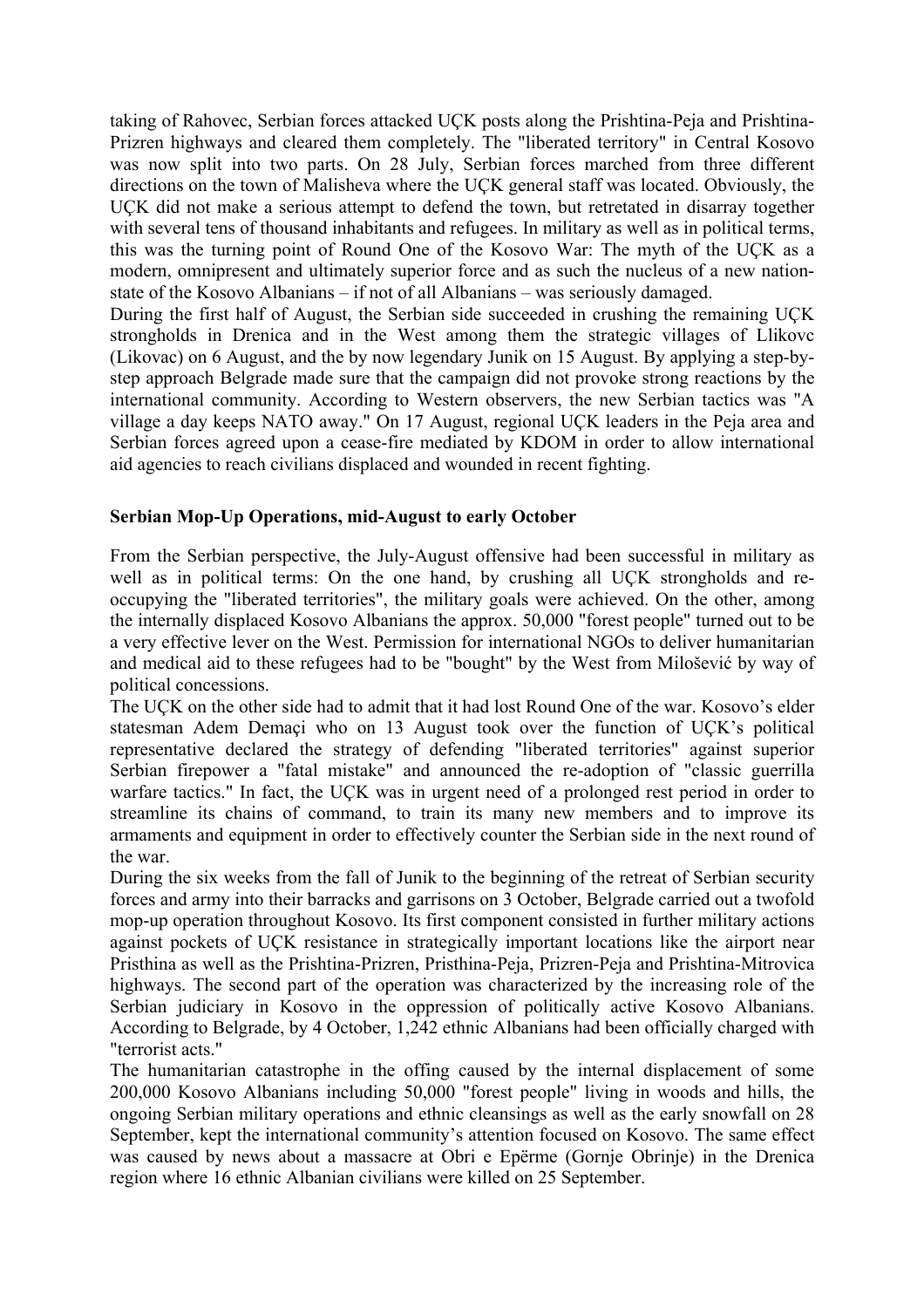Now it was again NATO which on 24 September stepped up outside pressure on Milošević by issuing an Activation Warning (ACTWARN) for both a limited air option and a phased air campaign. In doing so, the alliance was able to count on the political support of the UN. In its Resolution 1199 of 23 September 1998, the UN Security Council with China abstaining, yet with the vote of the Russian Federation, had obliged Belgrade to implement a cease-fire, withdraw forces deployed in Kosovo during the war and return those already in the province to their garrisons, allow complete access for humanitarian workers to deal with displaced persons and cooperate with the UN tribunal to investigate war crimes in Kosovo. The resolution did not, however, contain a threat of force in case of non-compliance and thus did not provide a clear-cut mandate for NATO air strikes or ground operations in and against the FRY.

# **Informal Cease-fire, mid-October to December 1998**

By 4 October, the Serbian mop-up operations against the UÇK were completed and security forces and army started to retreat into their Kosovo barracks. However, the ongoing humanitarian problem of the "forest people" caused NATO to threaten to turn its ACTWARN into an Activation Order (ACTWARN) with a fixed deadline for air strikes. In this situation, the Russian Federation and France reactivated the Contact Group, the UN and the OSCE to counter-balance NATO's lead in the Kosovo Crisis. On 8 October, Contact Group Foreign Ministers met with Holbrooke and OSCE Chairman-in-Office Polish Foreign Minister Bronislaw Geremek. According to a statement by UK Foreign Secretary of State Robin Cook they decided upon the following timetable:

"We agreed tonight that Dick Holbrooke should return straight to Belgrade, with the full authority of the Contact Group and the backing of all the nations represented on the Contact Group. We are also clear that compliance with Resolution 1199 must involve 6 clear measures:

- first, an end to offensive operations and hostilities by both sides;
- secondly, the withdrawal of Belgrade's security forces to their positions before March and the withdrawal of heavy weapons;
- thirdly, freedom of access for the humanitarian agencies to get on with their important relief work;
- fourthly, full cooperation with the International War Crimes Tribunal to make sure those who have committed atrocities are brought to justice;
- fifthly, the facilitation of the return of refugees to their homes without fear;
- and finally, but critically, a start to negotiations on the Hill proposals which have been endorsed by the Contact Group.

We are also agreed that any settlement that offers compliance with 1199 must be irreversible. That is why we agreed tonight that if Mr Holbrooke is successful in obtaining agreement from President Milošević, then that agreement must be open to full and credible verification, and the provision on the ground to verify that agreement must be on a scale and with the freedom necessary for full and credible verification.

Tonight the Chairman in Office of the OSCE was present and we all agreed that there may be a role for the OSCE in any such verification if an agreement is reached. But we also accepted that there is a role for all of us, and also for the UN, if there is a settlement. That is why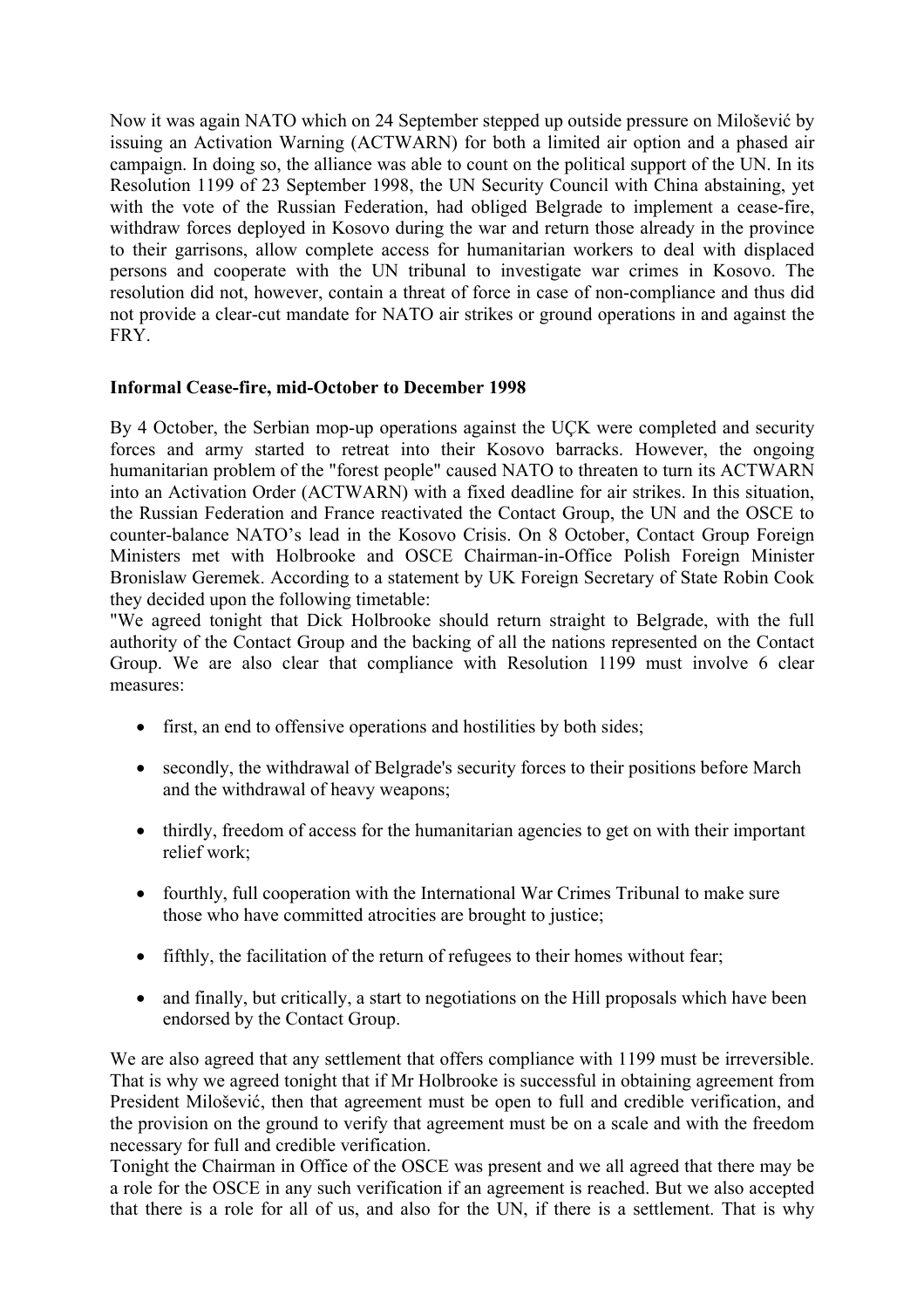tonight we also agreed, all of us - including all the Permanent Members of the Security Council around the table, that if there is agreement secured by Mr Holbrooke, it will be incorporated in a Security Council resolution so that any assurances or agreement offered by President Milošević will be enshrined in a Security Council resolution which will carry the full authority of the United Nations, and that full authority will be challenged if he were to break any of those assurances.

Lastly, we all recognised the urgency of the present situation. The report of the [UN] Secretary General this week has already spelt out the serious humanitarian crisis in Kosovo, particularly among the refugees. Tonight we would reinforce that message by reminding the world of the urgency of obtaining full compliance with Resolution 1199 before winter sets in and turns a humanitarian crisis into a humanitarian catastrophe."

# **The Holbrooke-Milošević Agreement(s) of 12 October 1998**

The military threat by NATO on the one hand and the Russian approval for OSCE verification on the ground on the other caused Milošević to accept US mediation and to enter with Holbrooke into serious negotiations on the implementation of the various elements of Resolution 1199. On 12 October, at the peak of a dramatic build-up of pressure by NATO, Milošević orally agreed to an OSCE presence of 2,000 unarmed verifiers in Kosovo combined with unarmed NATO verification in the air and to an increased degree of internal selfdetermination for Kosovo. To allow Milošević to save face no formal document seems to have been signed by him and Holbrooke – at least none was made public.

In the night of 12 to 13 October, Holbrooke briefed NATO on Milošević 's intention to comply with the UN Resolution, and on 13 October the Yugoslav President for the first time since the Dayton Agreement of 1995 appeared on Serbian TV to inform his compatriots in vague terms about the "accords we have reached" and which "eliminate the danger of military intervention against our country." What precisely he had agreed upon was, however, not revealed. Instead Milošević enigmatically spoke about a "political solution" for the "problems in Kosovo and Metohija and in connection with Kosovo and Metohija" by way of "the affirmation of the national equality of all citizens and all national communities in Kosovo and Metohija."

The Yugoslav President left it to the Serbian President Milan Milutinoviç to make public some of the less popular details of the agreement like "the interest of the international community in full-scale monitoring of the situation in Kosovo-Metohija" and the fact "that this task should be carried out by an OSCE mission as the best way of enabling the international community to verify the positive trends underway." Unlike Milošević , Milutinoviç also mentioned agreed upon "principles for a political solution" of "the problems in Serbia's southern Province of Kosovo-Metohija in a peaceful way" including a timetable for their implementation. Among these principles were "respect [for] the territorial integrity and sovereignty and internationally recognized boundaries of the Federal Republic of Yugoslavia" as well as the values of "peace, equality, integration, economic prosperity and free and common life, not [...] ethnic, confessional, cultural or any division and isolation." Of particular interest were two out of the eleven provisions: (1) No. 7 provided that "citizens in Kosovo shall govern themselves democratically through assemblies, executive and judicial organs of Kosovo," and that "within nine months, there will be free and fair elections for Kosovo authorities, including those on the communal level," to be supervised by the OSCE. (2) According to provision no. 9, "in the context of the political settlement for Kosovo, which will devolve many responsibilities to the communal level, police under local-communal direction will be established." This aimed at the (re-)creation of a Kosovo Albanian police force resp. "local police, which will be representative of the local population [...] and coordinated by administrative organs of Kosovo." The attached timetable provided for "an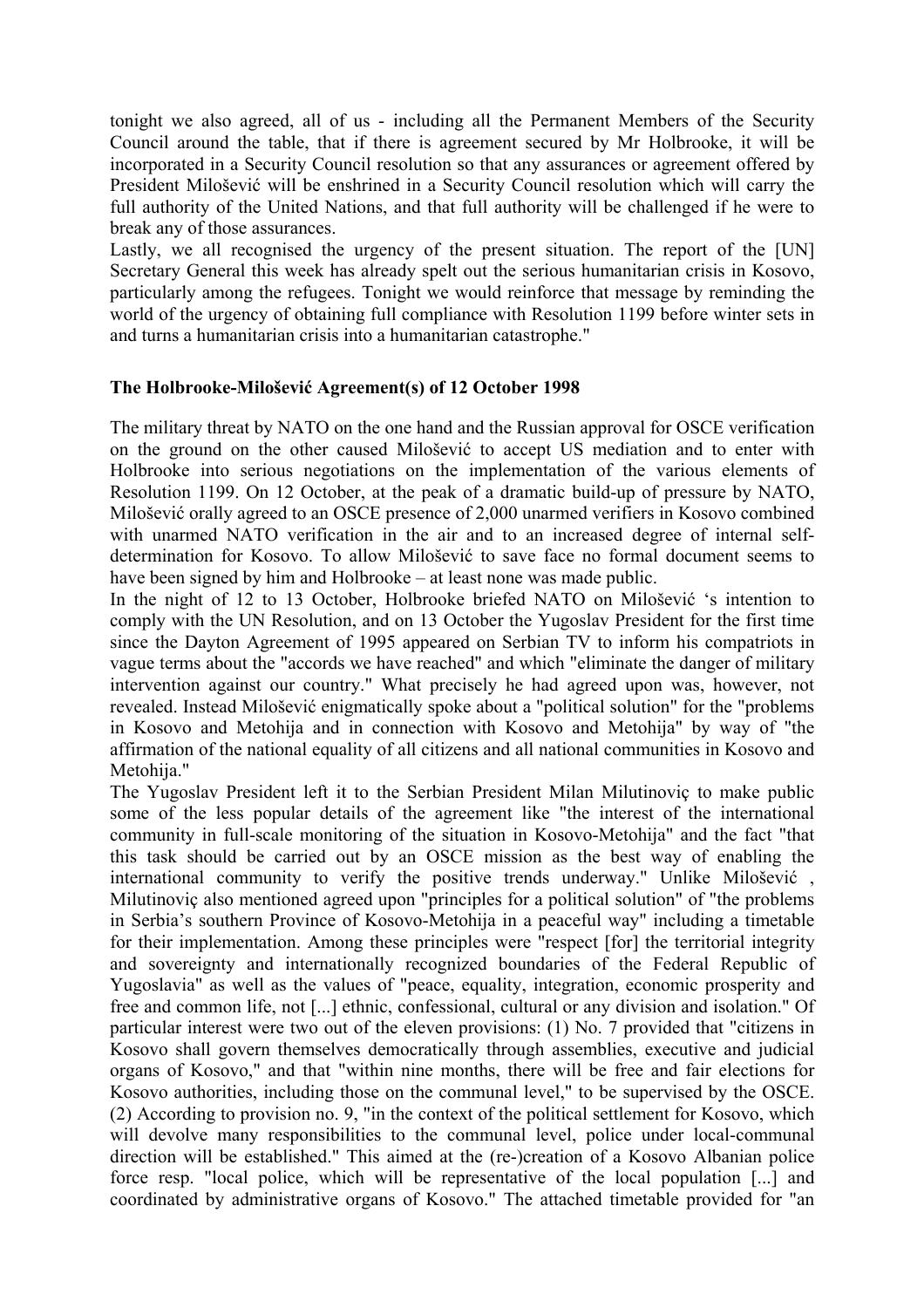agreement on the status of the international presence, including verification, OSCE and other elements," by 19 October, "the completion of an agreement containing core elements for a political settlement in Kosovo" by 2 November and "the completion of rules of procedure for elections" by 9 November.

All in all, in the negotiations with Holbrooke Milošević had succeed in securing the status quo of and in Kosovo. On the one hand, the province was to remain an integral part of the Republic of Serbia, i.e., was not going to become a third republic of the FRY nor gain external self-determination, and on the other, the massive presence of the Serbian security forces and Yugoslav army in Kosovo was to be perpetuated on the high level of the beginning of the war in spring 1998. While Holbrooke according to Western media reports had been pressing for a maximum of 17,500 police and army permanently stationed in Kosovo, Milošević succeeded in securing a ceiling of 15,000 VJ troops and 10,000 MUP forces. Finally, the obligation to create a political framework for a direct dialogue with the Kosovo Albanians, i.e., strictly bilaterally and without third party involvement, was completely in line with Milošević 's policy throughout the 1990s. The only substantial concession he had to make was to swallow the deployment of up to 2,000 unarmed OSCE verifiers for an unlimited amount of time in Kosovo. Yet, in the light of the fact that several hundreds of US, EU, Russian and other KDOM monitors were roaming Kosovo already since July 1998, the provision of a presence of some more observers could be sold to the Yugoslav public as a mere increase in numbers. Internationally as well as internally, Milošević , who according to a Serbian observer was "exactly in the situation where he is most comfortable, a central character in the midst of crisis," emerged once more as a pragmatic statesman, a respected partner of the international community and even as the saviour of the Serbian nation against a hostile outside world.

At 4:52 a. m. on 13 October, i.e., a few hours after having been briefed by Holbrooke on the agreement with Milošević and thus being relieved from the obligation to live up to its military threat against Belgrade, the North Atlantic Council decided to turn the ACTWARN of 24 September into ACTORDs for both limited air strikes and a phased air campaign in Yugoslavia. Meeting a wish of Holbrooke, the 48-hour deadline for the execution of these measures was prolonged to 96 hours. On 16 October, NATO extended also this deadline by another 10 days. The peculiar combination of boasting and patience on behalf of the Northatlantic alliance was not the least due to the fact that on 15 October, NATO's Supreme Allied Commander in Europe, US General Wesley Clark, and the VJ Chief of Staff, General Momçilo Perišić, had signed in Belgrade an agreement providing for the establishment of a NATO Air Verification Mission over Kosovo (Operation "Eagle Eye"). The Agreement established a Mutual Safety Zone composed of Kosovo and a 25-kilometre corridor extending beyond the contiguous boundaries of Kosovo. Unarmed NATO aircraft were allowed free reign over Kosovo.

On 16 October, OSCE Chairman-in-Office Geremek went to Belgrade to sign an "Agreement on the OSCE Kosovo Verification Mission". On behalf of the FRY, Foreign Minister Jovanovic acted as co-signatory. The mission's aim was defined as being "to verify compliance by all parties in Kosovo with UN Security Council Resolution 1199, and report instances of progress and/or non-compliance to the OSCE Permanent Council, the United Nations Security Council and other organizations." In order to do so, the mission was given the possibility to "travel throughout Kosovo to verify the maintenance of the cease-fire by all elements. It will investigate reports of cease-fire violations. Mission personnel will have full freedom of movement and access throughout Kosovo at all times." The mission was to consist of "unarmed verifiers from OSCE member states" and could "be augmented with technical experts provided by OSCE." Its headquarters were to be set up in Pristhina, a "small liaison office" in Belgrade. Outside Prishtina, the mission was entitled to establish coordination centres in the capitals of each municipality as well as sub-stations in other towns and villages.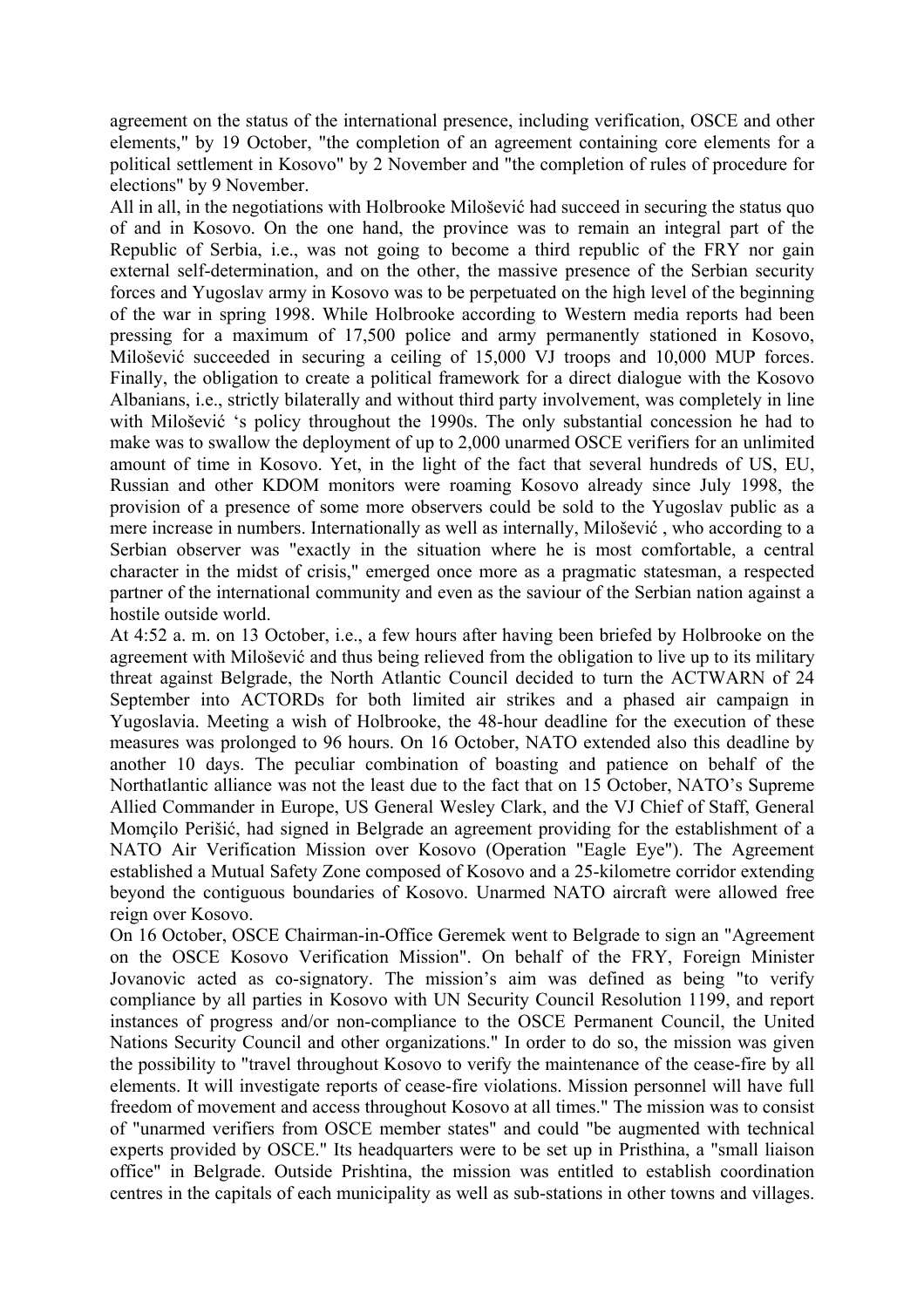On 17 October, Geremek appointed as Head of the OSCE KVM US diplomat William G. Walker, a former head of the UN Transitional Administration for Eastern Slavonia.

Endorsement for the OSCE KVM was given by the UN Security Council on 24 October through Resolution 1203. It demanded that the FRY abide by its agreements and commitments concerning the OSCE presence in Kosovo as well as NATO verification over Kosovo and reminded the FRY of its "primary responsibility for the safety and security of all diplomatic personnel accredited to the Federal Republic of Yugoslavia, including members of the OSCE Verification Mission." On the same day, the KDOM had reported "the withdrawal from Kosovo of over 90% Serbian Interior Ministry (MUP) reinforcements. KDOM counted 4,126 police personnel moving out of Kosovo or into established garrisons late yesterday and today. [...] KDOM is unaware of any Serbian Army (VJ) forces currently deployed out of garrison other than three company-sized units (approximately 360 troops), and the normal border guard units patrolling the frontier. KDOM also reported the withdrawal of tanks and armored personnel carriers by VJ and MUP forces." According to the US Department of State, by 29 October a decrease of VJ troops in Kosovo from 16,000 to 17,000 down to 13,000 had taken place, whereas the British Ministry of Defence estimated a presence of 15- 16,000 VJ troops and 9,000 MUP forces.

On 27 October, NATO Secretary General Javier Solana declared that it was the alliance's "credible threat to use force" which "changed the situation in Kosovo for the better. NATO's unity and resolve have forced the Yugoslav Special Police and military units to exercise restraint and reduce their intimidating presence in Kosovo. We have been able to reduce the level of violence significantly and to achieve a cease-fire which has held, despite some sporadic incidents." However, the two ACTORDs for limited air operations as well as for the phased air campaign remained in force without time limits, since according to Solana "the crisis is far from over." On the same day, US Secretary of State Madeleine K. Albright announced NATO's plans "for a reaction force with forward elements in [...] Macedonia, if Skopje agrees. Its purpose will be to ensure that Alliance forces are on call to respond if needed."

On 26 November, NATO inaugurated a Kosovo Verification Coordination Centre (KVCC) in the Macedonian town of Kumanovo on the border to the FRY. Its purpose was to coordinate the activities of the NATO Air Verification Mission for Kosovo with the OSCE KVM in Prishtina and with the new NATO Extraction Force (XFOR, Operation "Joint Guarantor"). On 2 December, the Macedonian government approved stationing this French-led force of 1,500 to 1,700 personnel from several NATO countries in Kumanovo and on 5 December the ACTORD for XFOR was issued. Its mandate was to "extract" individual or all members of the OSCE KVM or other designated persons from Kosovo in an emergency.

The Kosovo Albanians who had not been participating in the Holbrooke-Milošević negotiations resulting in the conclusion of all these bilateral and multilateral agreements and decisions were utterly frustrated. To them, any international intervention short of deployment of NATO ground forces in Kosovo was considered as insufficient and thus perceived as a disappointment. The complicated construction of unarmed OSCE verifiers inside Kosovo, a heavily armed NATO protection force outside Kosovo and again unarmed NATO air surveillance over Kosovo was depicted as being too little and too volatile in case of renewed warfare. Rugova and the LDK were particularly dissatisfied with the content and the wording of the OSCE-FRY Agreement of 16 October. They criticized the fact that the Kosovo Albanian side was not included amongst the signatories, that the preambular language had been couched in typical Belgrade terminology and that even the English text of the agreement used specifically Serbian administrative terms.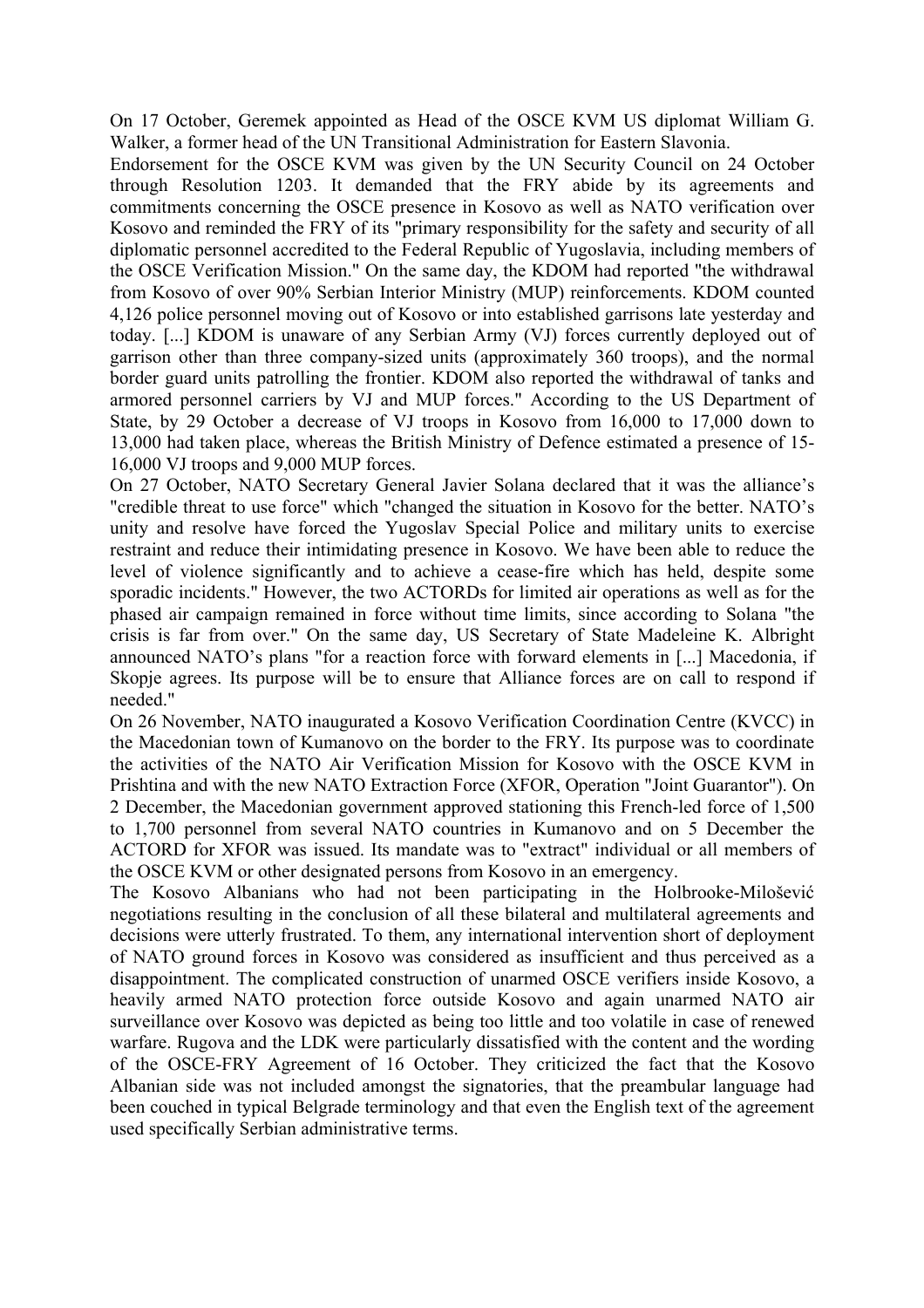#### **US Efforts to Negotiate an Interim Agreement, October to December**

Equally critical was the reaction of the Kosovo Albanians to the mediation activities by US Special Envoy for Kosovo and ambassador to Macedonia Christopher Hill. Since July 1998, Hill was trying to have the political élite of the Kosovo Albanians as well as the government in Belgrade to accept the draft of an interim agreement on Kosovo he had started to write in the form of a work in progress, first together with Lloyd Cutler, a former US Presidential Counsel and author of the Dayton Agreement, then with the help of James O'Brien, Senior Adviser to the US Secretary of State. A first draft settlement of 1 October was endorsed by the Contact Group during its London meeting the following day and consequently accepted by Milošević in the agreement with Holbrooke of 12 October as the starting point for bilateral negotiations with the Kosovo Albanians. Due to strong disapproval by key Kosovo Albanian politicians, on 1 November Hill presented a new version reworked in a pro-Albanian way. On 18 November, the Prishtina daily KOHA Ditore published an Albanian translation according to which Kosovo should de facto become a constituent part of the Yugoslav federation whereas its ties to the Republic of Serbia would be significantly loosened. While leading Kosovo Albanians described the plan as a step in the right direction, reactions in Belgrade were dismissive. On 20 November, Serbian President Milutinoviç presented Belgrade's own "Joint Proposal of the Agreement on the Political Framework of Self-Governance in Kosovo and Metohija" modelled after the eleven principles proclaimed on 13 October. This draft agreement focussed on the multi-ethnic and multi-confessional character of what was called Kosmet and was said to be the result of talks and consultations with pro-régime parties as well as with some minority organizations in Kosovo. According to a governmental "Memorandum on the Situation in the Autonomous Province of Kosovo and Metohija, Republic of Serbia, Federal Republic of Yugoslavia" of 1 December, the draft agreement "has received the support of all ethnic and national communities, including some parties of citizens of the Albanian national minority – who taken together represent 600,000-800,000 citizens of all nationalities and confessions in Kosmet." Of course, the Kosovo Albanian leadership declined to accept this draft agreement as a basis for negotiations. On 2 December, Hill came up with another version of his proposal which incorporated parts of the Serbian criticism of his previous plan. Now, however, not only reactions in Belgrade but also in Prishtina were vehemently negative. On 3 December, the federal parliament issued a declaration labelling Hill's mediation efforts as "instruments of pressure, threats and flagrant interference of USA in the internal affairs of the FRY." US facilitation in the Kosovo conflict was described as an attempt to "dislocate Kosovo and Metohija from Serbia" and to "detach and annex it to some 'Greater Albania'."

## **Violations of the Cease-Fire, mid-December to Christmas**

Throughout the duration of these US mediation efforts, the informal cease-fire of 12 October held despite some 170 incidents resulting in the death of some 200 persons. On 14 December, however, a serious clash between Yugoslav border guards and UÇK fighters trying to cross into Kosovo from Albania near Prizren resulted in the killing of 37 Kosovo Albanians. On the same day, in what resembled a revenge attack with automatic weapons six juvenile Serbian visitors of a café in downtown Peja were assassinated. The already tense situation escalated further when a VJ exercise was scheduled for 21 December in Eastern Kosovo. According to official Serbian information, on the same day a policeman was killed in the town of Podujeva (Podujevo) – an event which triggered off an artillery attack on the town by the Yugoslav army. On 24 December, the worst fighting since the cease-fire broke out in the Llap region near Podujeva. The Serbian side deployed up to 100 tanks and killed 14 Kosovo Albanians, and more than 5,000 people were said to have been internally displaced. On 26 December, NATO Commander Clark commented that "we are seeing the emergence of a new round of a